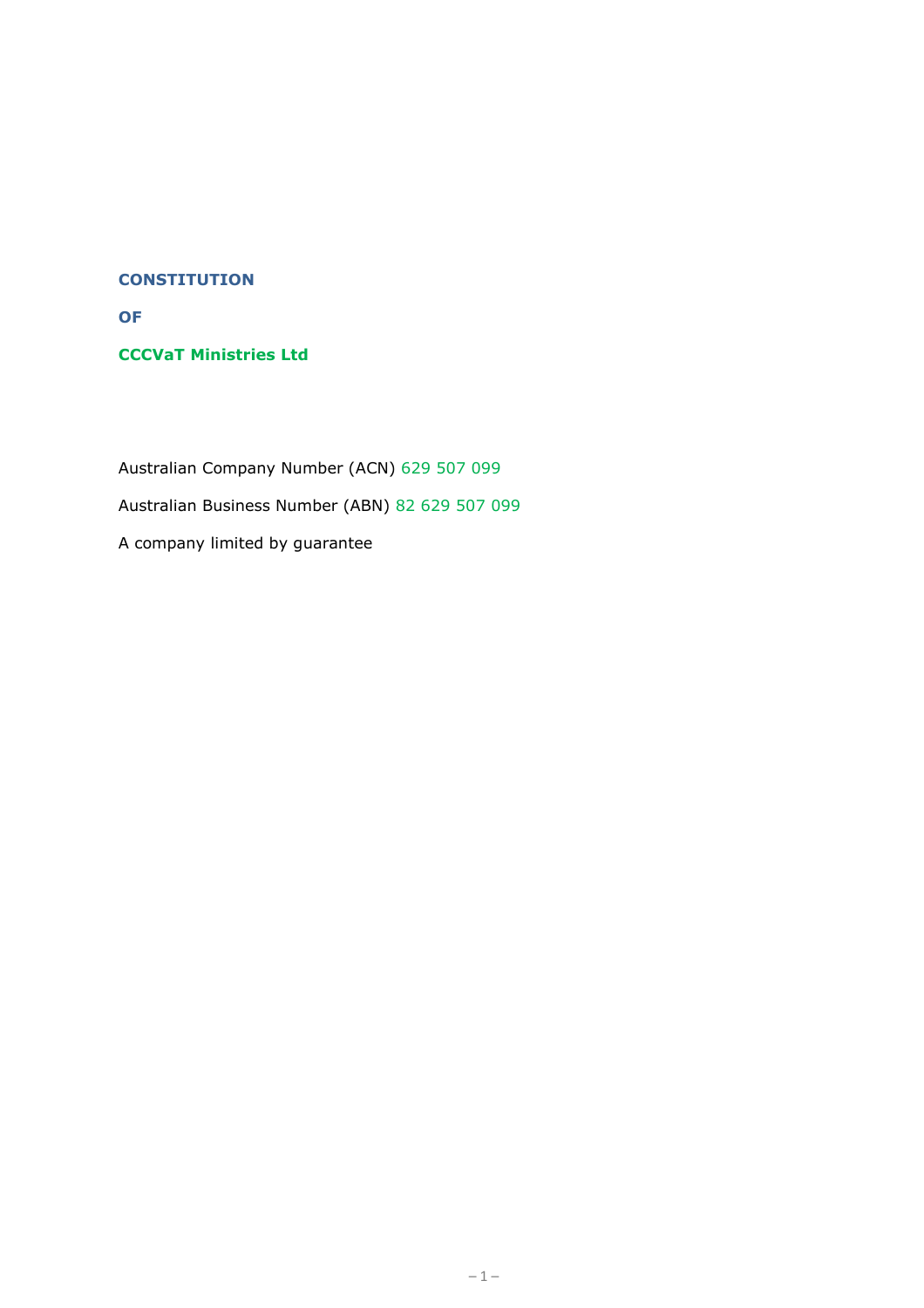## **Table of contents**

#### Preliminary

- Name of CCCVaT Ministries Ltd
- Type of company
- Limited liability of members
- The guarantee
- Definitions

#### Religious charitable purposes and powers

- <span id="page-1-0"></span>Object
- Distinctives, Statement of Faith, Doctrinal Statement and Board Charter
- Powers
- Not-for-profit
- Amending the constitution

#### Members

- Membership
- Initial members
- How to apply to become a member
- Para-church organization
- Delegate requirements
- Directors decide whether to approve membership
- When a person becomes a member
- When a person stops being a member
- Register of members and Member's **Delegates**

Dispute resolution and disciplinary procedures

- Dispute resolution
- Disciplining members

#### General meetings of members

- General meetings called by Directors
- General meetings called by members
- Annual general meeting
- Notice of general meetings
- Quorum at general meetings
- Using technology to hold meetings
- Auditor's right to attend meetings
- Chairperson for general meetings
- Role of the chairperson
- Adjournment of meetings

#### Members' resolutions and statements

- Members' resolutions and statements
- Company must give notice of proposed resolution or distribute statement

#### Voting at general meetings

- How many votes a member has
- Challenge to member's right to vote
- How voting is carried out
- When and how a vote in writing must be held
- Appointment of proxy
- Voting by proxy

#### **Directors**

- Number of Directors
- Election and appointment of Directors
- Election of chairperson
- Term of office
- When a Director stops being a Director

## Powers of Directors

- Powers of Directors
- Delegation of Directors' powers
- Payments to Directors
- Execution of Documents

#### Duties of Directors

- Duties of Directors
- Conflicts of interest

#### Directors' meetings

- When the Directors meet
- Calling Directors' meetings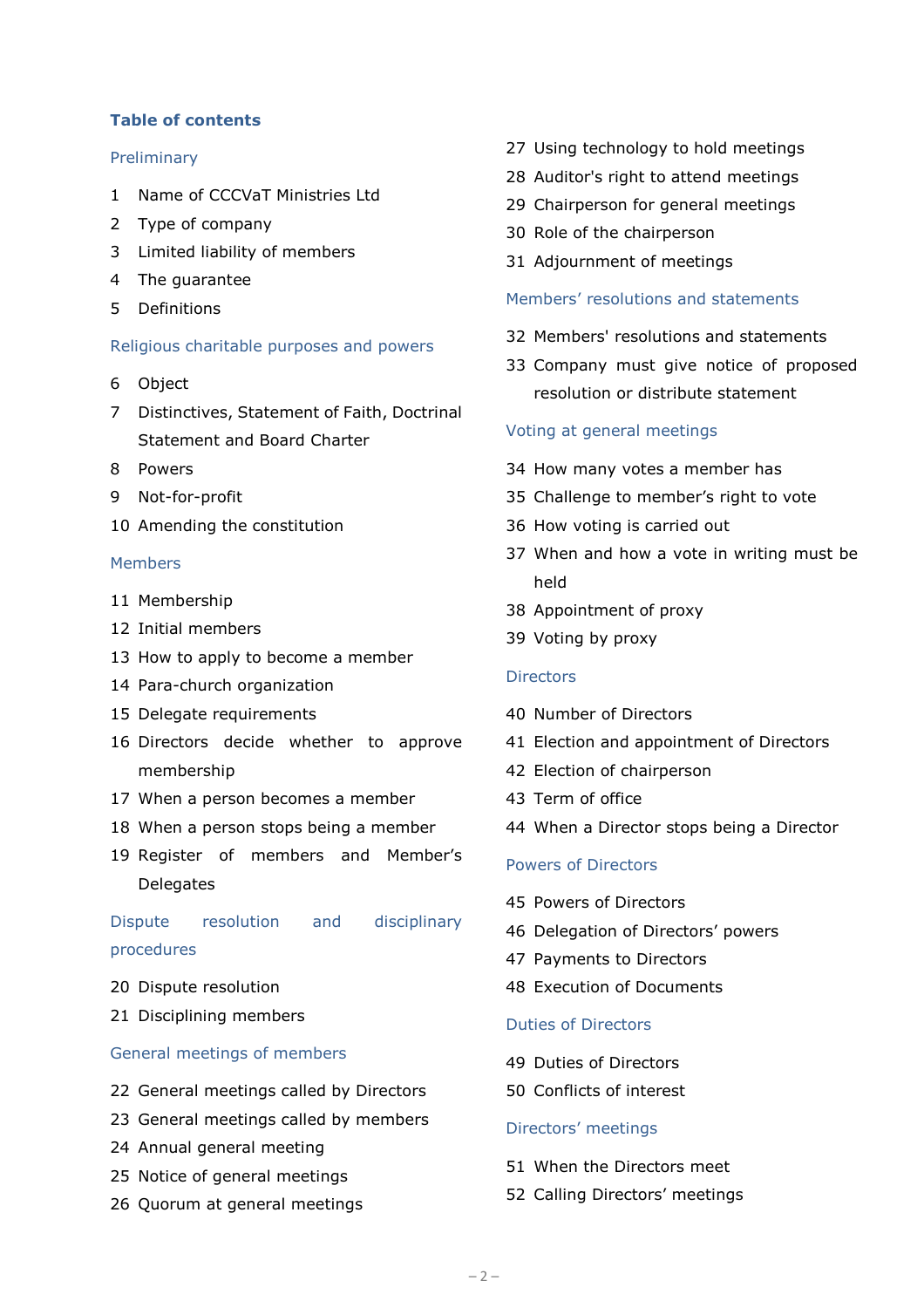- 53 Chairperson for Directors' meetings
- 54 Quorum at Directors' meetings
- 55 Using technology to hold Directors' meetings
- 56 Passing Directors' resolutions
- 57 Circular resolutions of Directors

#### **Secretary**

58 Appointment and role of secretary

#### Minutes and records

- 59 Minutes and records
- 60 Financial and related records

By-laws

61 By-laws

#### Notice

- 62 What is notice
- 63 Notice to CCCVaT Ltd
- 64 Notice to members
- 65 When notice is taken to be given

## Financial matters

- 66 Company's financial year
- 67 Appointment of Auditor

## Indemnity, insurance and access

- 68 Indemnity
- 69 Applicable persons
- 70 Insurance
- 71 Directors' access to documents

## Winding up

72 Surplus assets not to be distributed to members 73 Distribution of surplus assets ANNEXURE 1 Historical Background ANNEXURE 2

**Distinctives** 

ANNEXURE 3 Statement of Faith

ANNEXURE 4 Doctrinal Statement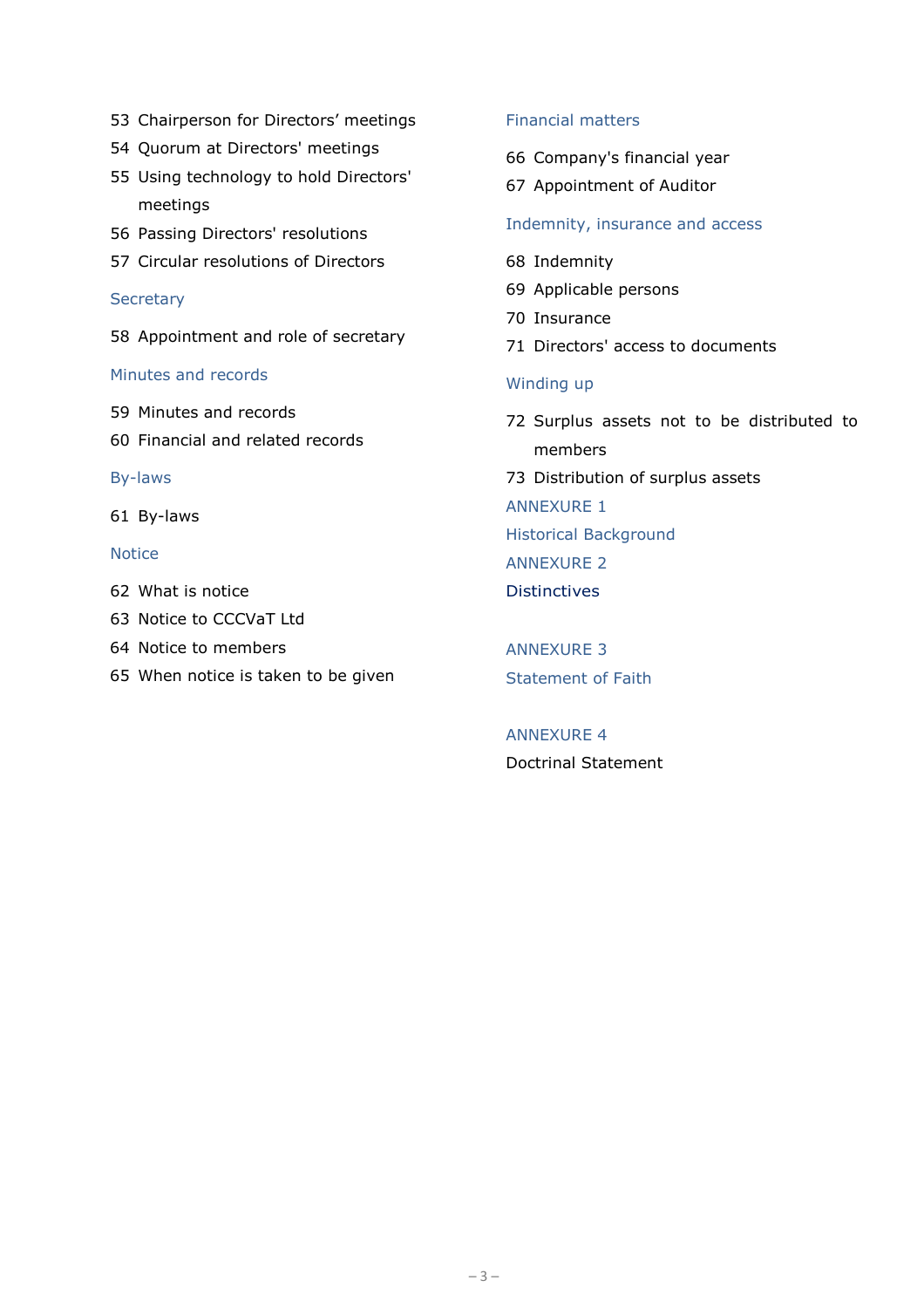#### **PRELIMINARY**

## <span id="page-3-1"></span>**1. Name of the Company is:**

CCCVaT Ministries Ltd [CCCVaT].

## **2. Type of company:**

CCCVaT Ministries Ltd [CCCVaT] is a not-for-profit public company limited by guarantee which is established to be, and to continue as, a charity for advancing religion as registered with the ACNC.

## **3. Limited liability of members:**

The liability of **members** is limited to the amount of the guarantee in clause [4.](#page-3-0)

## <span id="page-3-0"></span>**4. The guarantee**:

Each **member** must contribute an amount not more than \$10 (the guarantee) to the property of CCCVaT if CCCVaT is wound up while the **member** is a **member** or within 12 months after ceasing to be a **member**, and this contribution is required to pay for the:

- (a) debts and liabilities of CCCVaT, or
- (b) costs of winding up.

## **5. Definitions and Interpretation:**

In this constitution, words and phrases have the meaning set out as follows:

## **5.1 Definitions:**

In this constitution:

*ACNC Act* means the *Australian Charities and Not-for-profits Commission Act 2012* (Cth). *board* means the board of the Company.

*CCCVaT Ministries Ltd* means CCCVaT and visa-versa.

*Christian Brethren Churches [Victoria and Tasmania] means those* churches listed in the Australian Missionary Tidings Directory in Australia and other member churches in Victoria and Tasmania.

*Christian Brethren Trust* means the trust established by the Trust Deed dated 1 August 1921 and the Supplemental Trust Deed executed on 5 February 1962 which deeds are registered in the register of Successory Trusts under the Successory & Charitable Trusts Act 1958.

*church* means a church recognized as a Christian Brethren Church.

*Company* means CCCVaT Ltd referred to in clause [1](#page-3-1)*.*

*Corporations Act* means the *Corporations Act 2001* (Cth).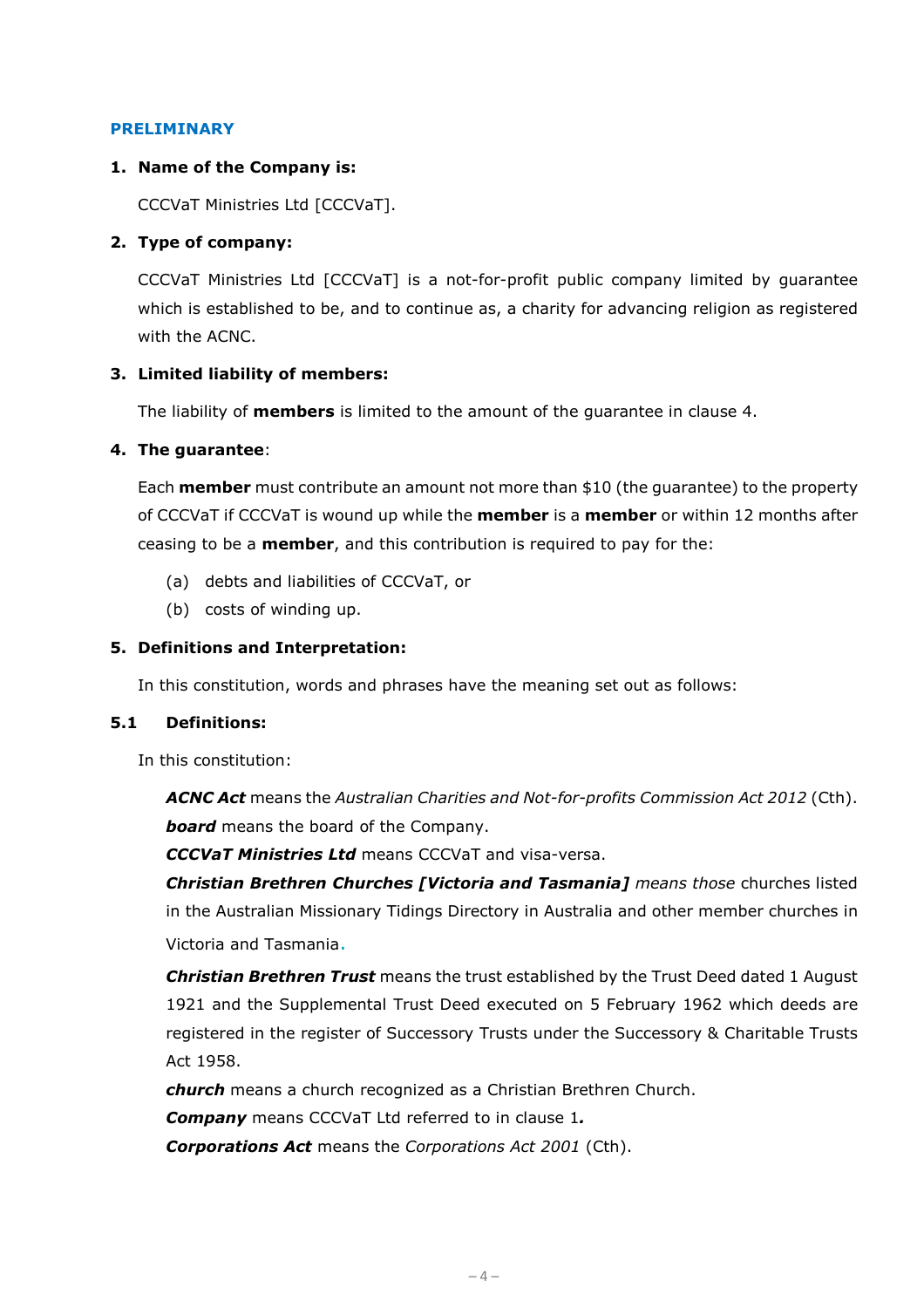*Delegate* means a **member** church's nominee to represent it at CCCVaT **member** meetings.

*Director* means a person elected or appointed to the board of the Company.

*elected chairperson* means a person elected by the Directors to be CCCVaT Ltd's chairperson under clause 42.

*general meeting* means a meeting of **members** and includes the annual **general meeting**, under clause 24*.*

*member* means a **member** of CCCVaT Ltd, its nominee or delegate.

*member present* means, in connection with a **general meeting**, a **member present** in person, by delegate or by proxy at the venue or venues for the meeting.

*registered charity* means a charity that is registered under the **ACNC Act.**

*special resolution* means a resolution:

- i. of which notice has been given under clause  $25(5)(c)$ , and
- ii. that has been passed by at least 75% of the votes cast by **members present** and entitled to vote on the resolution, and

*surplus assets* means any assets of CCCVaT Ltd that remain after paying all debts and other liabilities of CCCVaT Ltd, including the costs of winding up.

## **5.2 Reading this constitution with the Corporations Act:**

- (1) The replaceable rules set out in the Corporations Act do not apply to CCCVaT.
- (2) While CCCVaT is a registered charity, the ACNC Act and the Corporations Act override any clauses in this constitution which are inconsistent with those Acts.
- (3) If CCCVaT is not a registered charity (even if it remains a charity), the Corporations Act overrides any clause in this constitution which is inconsistent with that Act.
- (4) A word or expression that is defined in the Corporations Act, or used in that Act and covering the same subject, has the same meaning as in this constitution.

## **5.3 Interpretation:**

In this constitution:

- (a) the words 'including', 'for example', or similar expressions mean that there may be more inclusions or examples than those mentioned after that expression, and
- (b) reference to an Act includes every amendment, re-enactment, or replacement of that Act and any subordinate legislation made under that Act (such as regulations).

## **RELIGIOUS CHARITABLE PURPOSES AND POWERS**

## **6. Object:**

CCCVaT exists to serve its churches under the objects prescribed in Clause 6 of this constitution. CCCVaT recognises and is committed to the autonomy of our Christian Community Churches but encourages a commitment to fellowship with other Churches within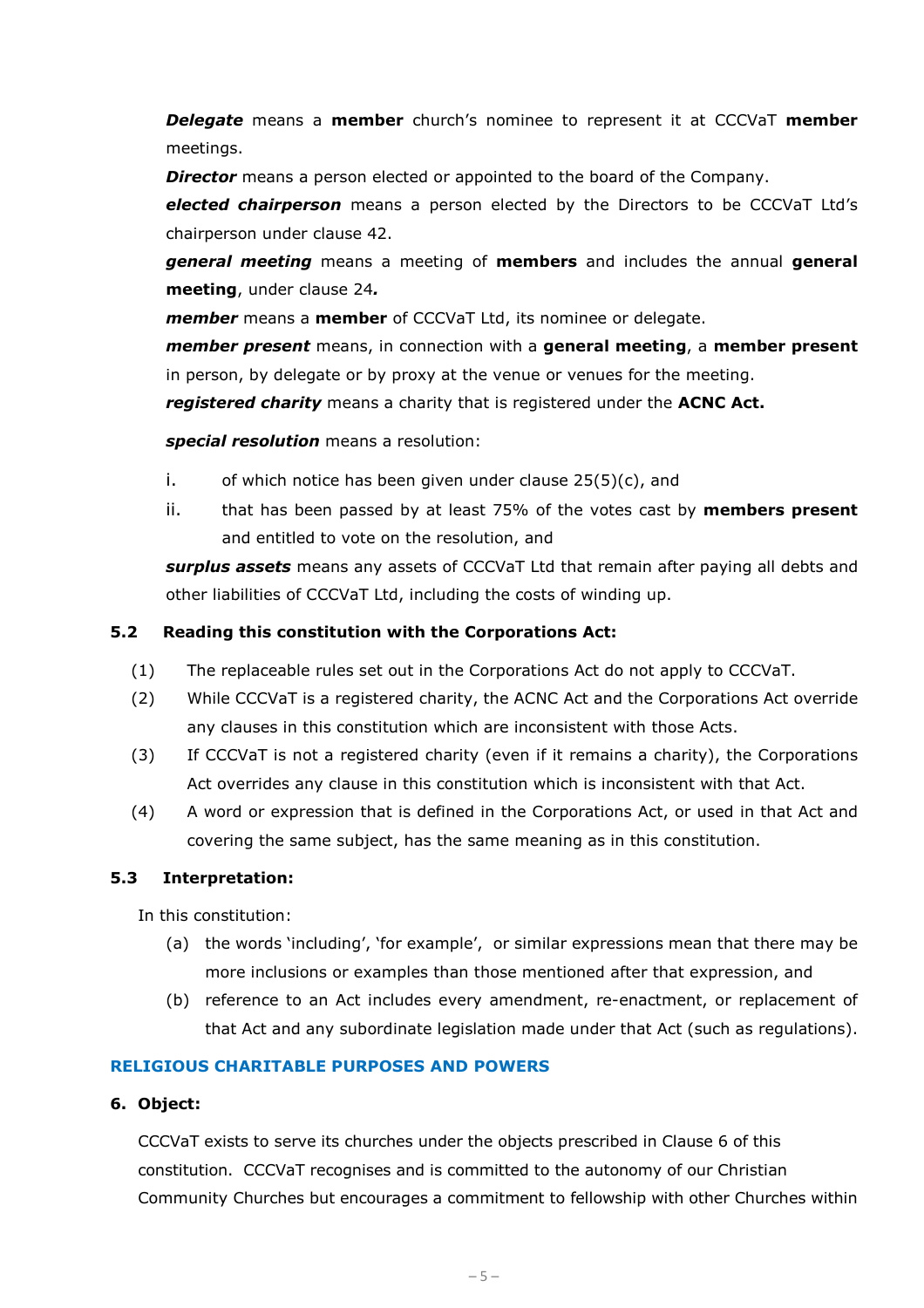the movement. Churches are not accountable to CCCVaT and CCCVaT is not responsible for the conduct of the churches or the pastor or the leaders the churches may choose to appoint. CCCVaT's object is to pursue the following religious charitable purpose(s):

- (a) To enable the Christian Brethren Churches in Victoria and **member** Tasmania churches to:
	- i. advance the Gospel of Jesus Christ; and
	- ii. be a dynamic and relevant Christian movement

in collaboration with the Christian Brethren Trust [CBT], Christian Brethren Community Care Ltd [CBCC], Christian Youth Camps Ltd [CYC], Mission Advisory Council [VIC] [MAC-VIC], CCCVaT School Support Services Ltd and/or such other entities as agreed by **members** from time to time.

- (b) To aid and assist Christian Brethren Churches in Victoria and **member** Tasmania churches by:
	- i. equipping and resourcing current and future leaders;
	- ii. aiding and resourcing the ministry of those churches including providing assistance to help revitalize them;
	- iii. developing and maintaining guidelines and policies;
	- iv. promoting ministry initiatives.
- (c) To:
	- i. Plant new Christian Churches;
	- ii. Develop and implement new ministries; and
	- iii. Maintain a network for the sharing of Christian initiatives.
	- iv. seek ways to emphasize unity of belief at the same time as enjoying and encouraging diversity in the way in which local Churches express themselves.
- (d) To aid and assist CCCVaT School Support Services Ltd to:
	- i. fund and promote school chaplaincy; and
	- ii. manage all aspects of school chaplaincy.
- (e) To raise funds for religious charitable purposes including but not limited to Christian ministry and School Chaplaincy.

## **7. Distinctives, Statement of Faith, Doctrinal Statement and Board Charter:**

- (1) CCCVaT abides to the core values as enshrined in its Distinctives as detailed Annexure 2.
- (2) CCCVaT abides to 'The Statement of Faith' of the Christian Community Churches in Australia as detailed Annexure 3 and on its website:

http://cccaust.org/about-us/statement-of-faith/.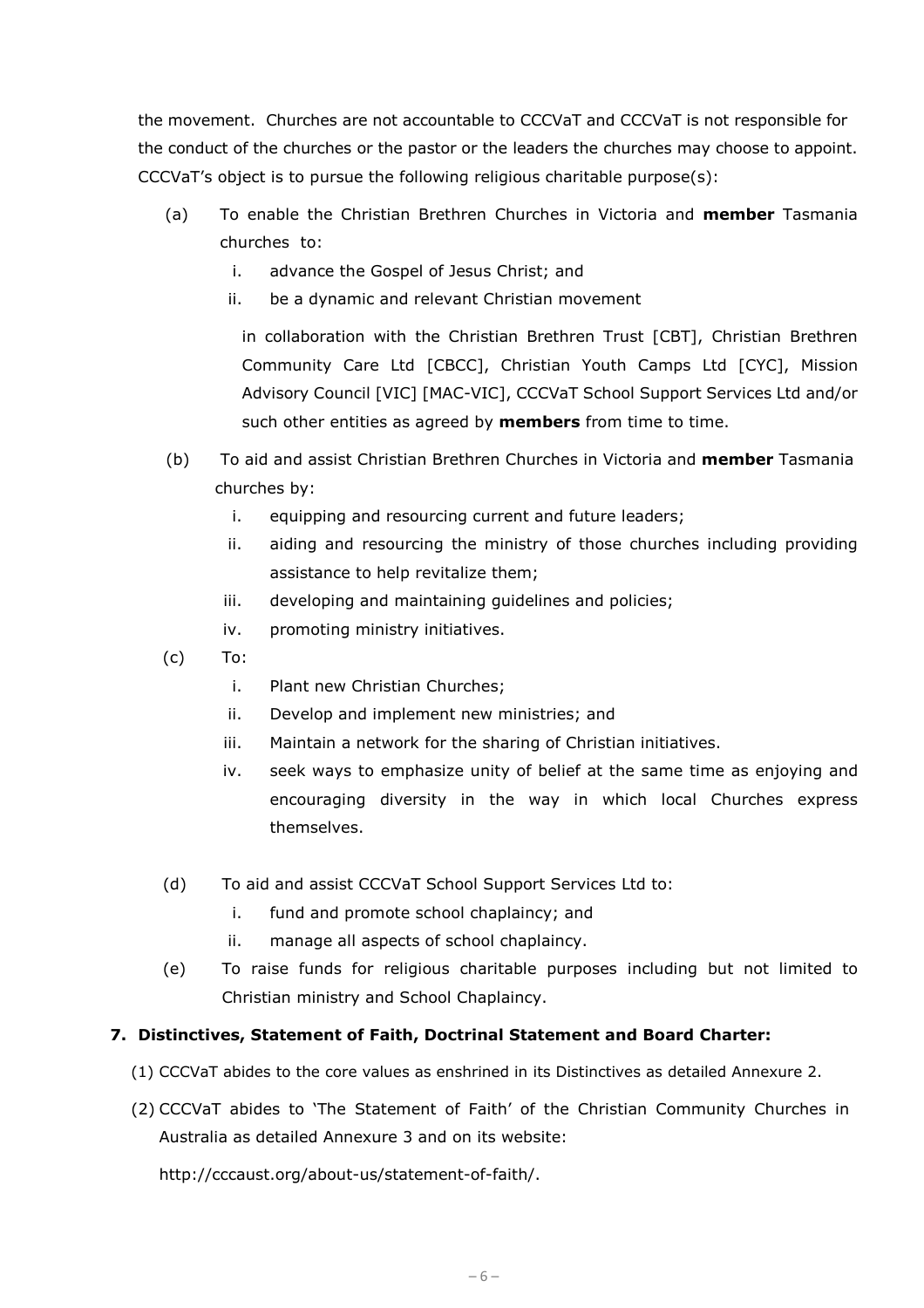- (3) CCCVaT abides to 'Doctrinal Statement' of the Christian Community Churches in Victoria and Tasmania as detailed Annexure 4.
- (4) CCCVaT abides to a Board Charter that the board retains the right to modify at will.

## **8. Powers:**

Subject to clause 9, CCCVaT has the following powers, which may only be used to carry out its purpose(s) detailed in clauses 6 and 7:

- (a) the powers of an individual, and
- (b) all the powers of a company limited by guarantee under the Corporations Act.

## **9. Not-For-Profit:**

- <span id="page-6-0"></span>(1) CCCVaT must not distribute any income or assets directly or indirectly to its **members**, except as provided in clauses 9 (2) and 73.
- (2) Clause [\(1\)](#page-6-0) does not prevent CCCVaT from undertaking the following, provided they are done in good faith:
	- (a) paying a **member** for goods or services they have provided or expenses they have properly incurred at fair and reasonable rates or rates more favourable to CCCVaT; or
	- (b) making a payment to a **member** in carrying out CCCVaT religious charitable purpose(s).

## **10. Amending the Constitution:**

- (1) Subject to clause 10 (2), the **members** may amend this constitution by passing a special resolution. The amendment must be approved by the Christian Brethren Trust prior to being presented to a **members** meeting of the Company.
- (2) The **members** must not pass a special resolution to amend this constitution which causes CCCVaT Ltd to no longer qualify to be a charity.

## **MEMBERS**

## **11. Membership:**

Membership of CCCVaT is available to:–

- (1) Churches that are the:
	- (a) the initial **members** who are existing **members** of the Unincorporated Association of Christian Community Churches in Victoria or Tasmania; and
	- (b) a church which has successfully applied to the board to become a **member** of CCCVaT.
- (2) a Para-church organization directly associated or connected with some or all recognised Christian Brethren churches in Australia or **member** churches of CCCVaT which is committed to the Distinctives, Statement of Faith and Doctrinal Statement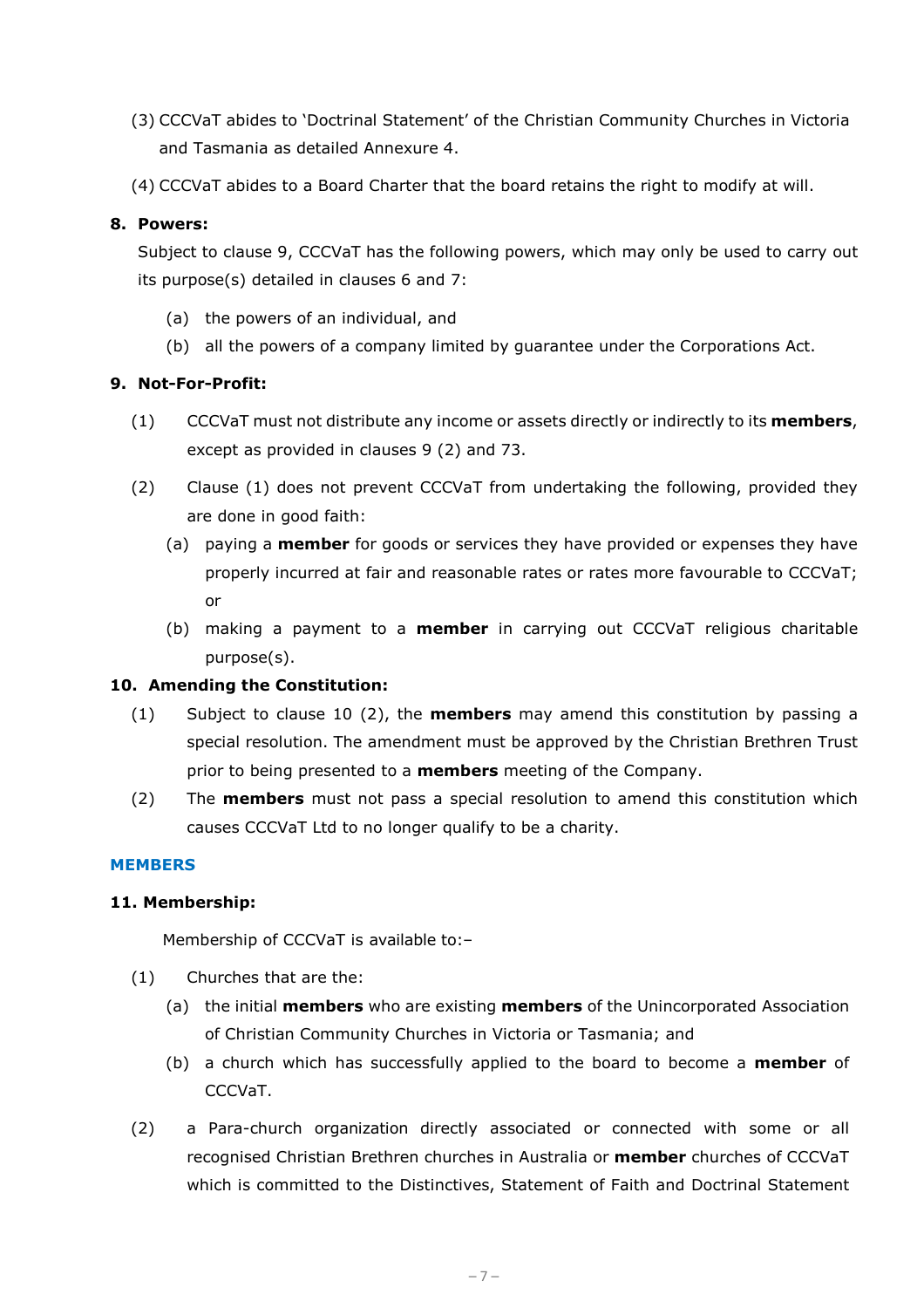referred to in clause 7.

#### **Initial members:**

**12.** The initial **members** are required to acknowledge agreement to the Distinctives, Statement of Faith and Doctrinal Statement of CCCVaT as referred to in clause 7 and nominate Delegates to be the member's representatives, as per the formula prescribed in clause 13, who may be the same Delegates who at the time of incorporation were Delegates of the unincorporated association.

#### **How to apply to become a member:**

- **13.** A church seeking to become a **member** of CCCVaT, may apply for membership on the prescribed application form, which shall provide for the nomination of Delegates over the age of 18 to represent the **member** as per the following formula:
	- (1) Churches with 1 to 100 attendees, may appoint one Delegate.
	- (2) Churches with 101 or more attendees, may appoint two Delegates.

The number of attendees of an Associate is to be determined by the leadership of the relevant **member** (acting reasonably) and notified in writing to the Association upon request.

#### **Para-church organization:**

**14.** A Para-church organization directly associated or connected with some or all of the recognised Brethren Churches in Australia or **members** of CCCVaT, which is committed to the Distinctives, Statement of Faith and Doctrinal Statement referred to in clause 7, may apply for membership on the prescribed application form, which will include the name of one Delegate over the age of 18 years to represent the organization.

#### **Delegate/Director requirements:**

**15. Member** nominees, representatives, and Directors are required to be a person of good standing, at least 18 years of age of a **member** church of CCCVaT or a board member/director of a Para- church organisation as referred to in clause 14 however, one Director at any one time may be member in good standing of a church in Australia other than a **member** church of CCCVaT provided that the church has a Statement of Faith and or beliefs consistent with the Statement of Faith and Doctrinal Statement referred to in clause 7.

## **16. Directors Decide Whether to Approve Membership and Eligibility for Directorship:**

(1) The Directors shall approve membership of an initial **Delegate** provided the Church and or Para-church organisation acknowledges agreement to the Distinctives, Statement of Faith and Doctrinal Statement referred to in clause 7 and provides the details of the **member,** its nominee's and its Delegate in accordance with clause 19.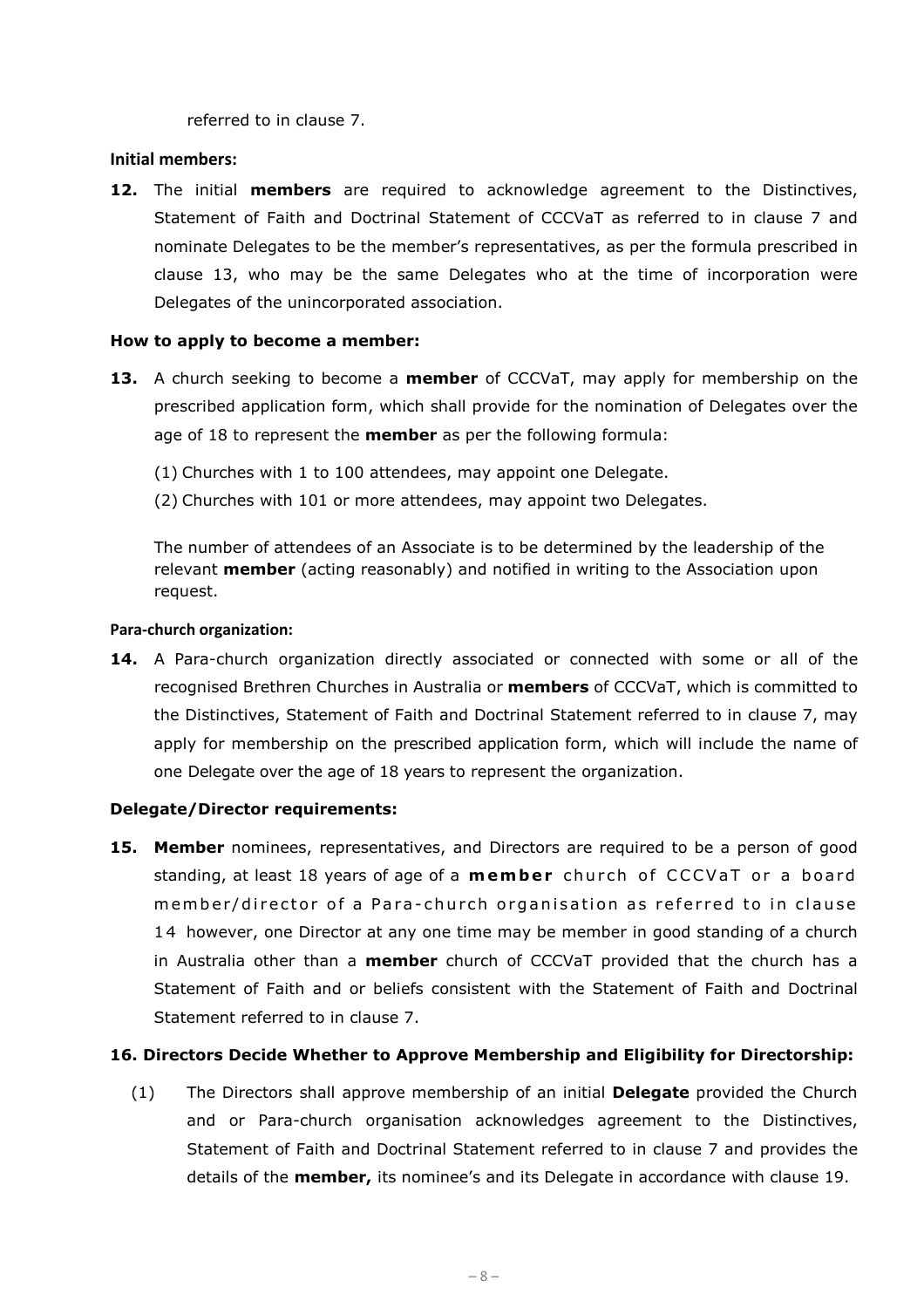- (2) For all other applications by churches and Para-church organisations the Directors must consider an application for membership within a reasonable time after the secretary receives the application.
- (3) If the Directors approve an application, the secretary must as soon as possible:
	- (a) enter the Delegates of the new **member** on the register of **members**, and
	- (b) write to the applicant to tell them that their application was approved, and the date that their membership commenced.
- (4) If the Directors reject an application, the secretary must write to the applicant as soon as possible to tell them that their application has been rejected, without reasons.
- (5) The Directors must consider applications on the prescribed form for qualifying persons wishing to be a director of CCCVaT, that are received by the secretary at least twenty eight days before an annual general meeting.
- (6) If the Directors form the view that an application for a person to be a director is a member in good standing of a church which has a Statement of Faith and beliefs that are consistent with the Statement of Faith and Doctrinal Statement referred to in clause 7, the secretary must as soon as possible write to the applicant to tell them that their application is approved and the applicant shall be eligible for election as a director.
- (7) If the Directors reject the application for a person to be a director, the secretary must write to the applicant as soon as possible to tell them that their application has been rejected, without reasons.

## **17. When a Person Becomes a Member:**

17.1 The **member's** nomination of a representative shall become effective once the representative's details are entered into the register of **members**.

17.2 The **member's** representative shall hence be known as a Delegate.

#### **18. When a Person Ceases Being a Member:**

A person immediately ceases being a **member's nominee or** Delegate (and where relevant a **member** immediately ceases being a **member**) if:

- (a) the secretary of CCCVaT has been notified in writing that the Delegate has been replaced (including being redundant due to a reduction in the membership of their church resulting in a change of entitlements set out in clause 13), by the Elders or leadership of the **member** church;
- (b) the secretary of CCCVaT Ltd has been notified in writing that the relevant Delegate has been replaced by a decision of the Para-church organisation;
- (c) they cease to be of sound mind or body;
- (d) they become insolvent;
- (e) they resign, by writing to the secretary;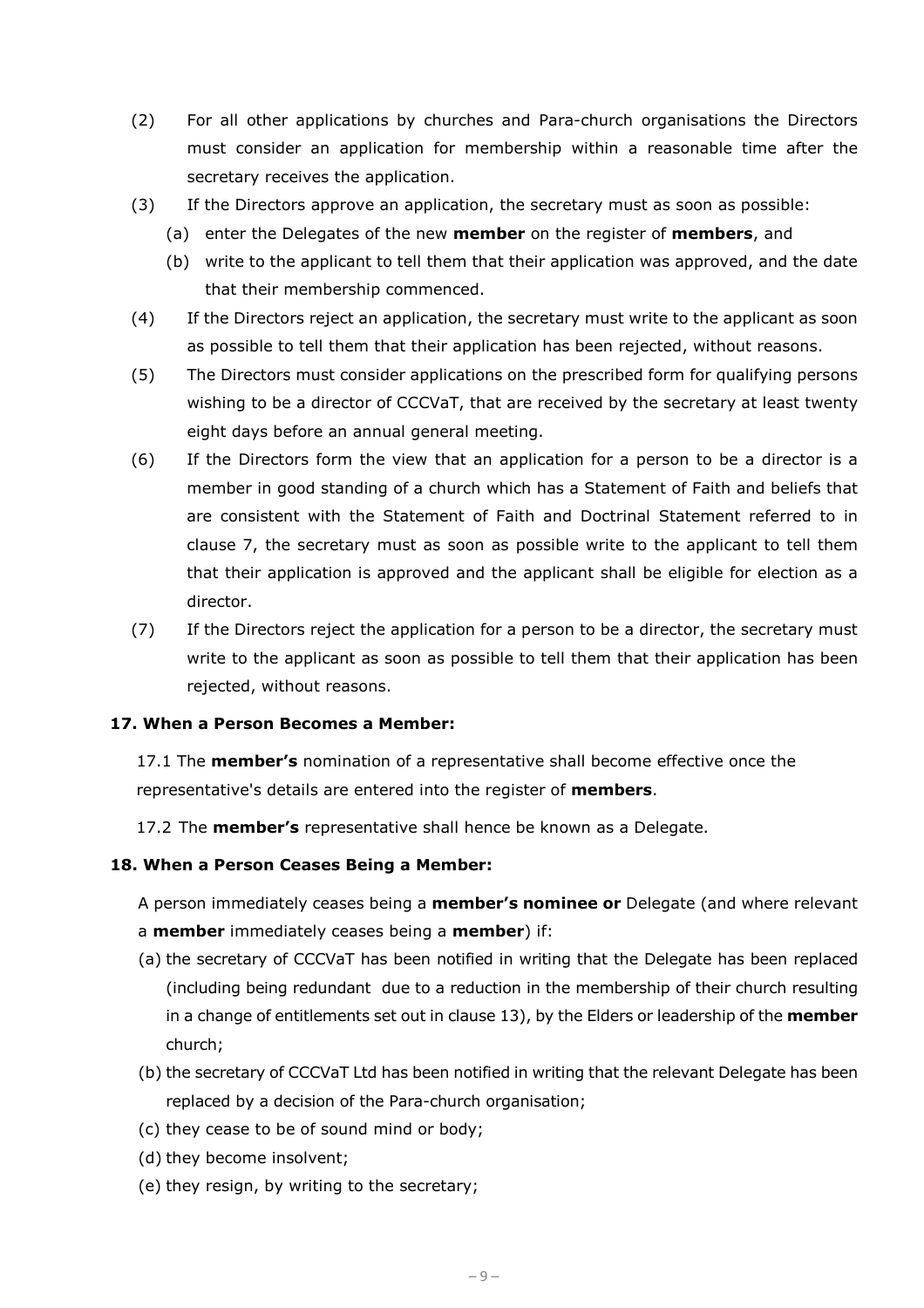- (f) they are expelled under clause 21;
- (g) they bring the movement into disrepute;
- (h) they do not act in accordance with biblical principles; or
- (i) have not responded within three months to a written request from the secretary that they confirm in writing that they want to remain a Delegate according to their appointment.

#### **19. Register of Members and Member's Delegates:**

CCCVaT must establish and maintain a register of **members** and **member's** Delegates. The register must be kept by the secretary and must contain:

- (a) for each **member** and each **member** that ceased being a **member** in the last seven years:
	- i. name of the church.
	- ii. street address of the church or Para-church organisation.
	- iii. postal address of the church or Para-church organisation, for the service of notices.
	- iv. email address of the church or Para-church organisation.
	- v. date the **member** was entered on to the register.
	- vi. Date the **member** ceased to be a member.
- (b) for each Delegate that ceased being a Delegate in the last seven years:
	- i. name of the Delegate.
	- ii. address of the Delegate.
	- iii. address of the Delegate for the service of notices.
	- iv. email address of the Delegate.
	- v. date the Delegate was entered on to the register.
	- vi. Date the Delegate ceased to be a Delegate of the **member**.
- (2) CCCVaT Ltd must give current **members** access to the register of **members** and Delegates.
- (3) Information that is accessed from the register of **members** and Delegates must only be used in a manner relevant to the interests or rights of **members**.

#### **DISPUTE RESOLUTION AND DISCIPLINARY PROCEDURES**

#### **20. Dispute Resolution:**

- (1) The dispute resolution procedure in this clause applies to disputes (disagreements) under this constitution between a **member**, Delegate or a Director and:
	- (a) one or more **members**;
	- (b) one or more Delegate;
	- (c) one or more Directors; or
	- (d) CCCVaT.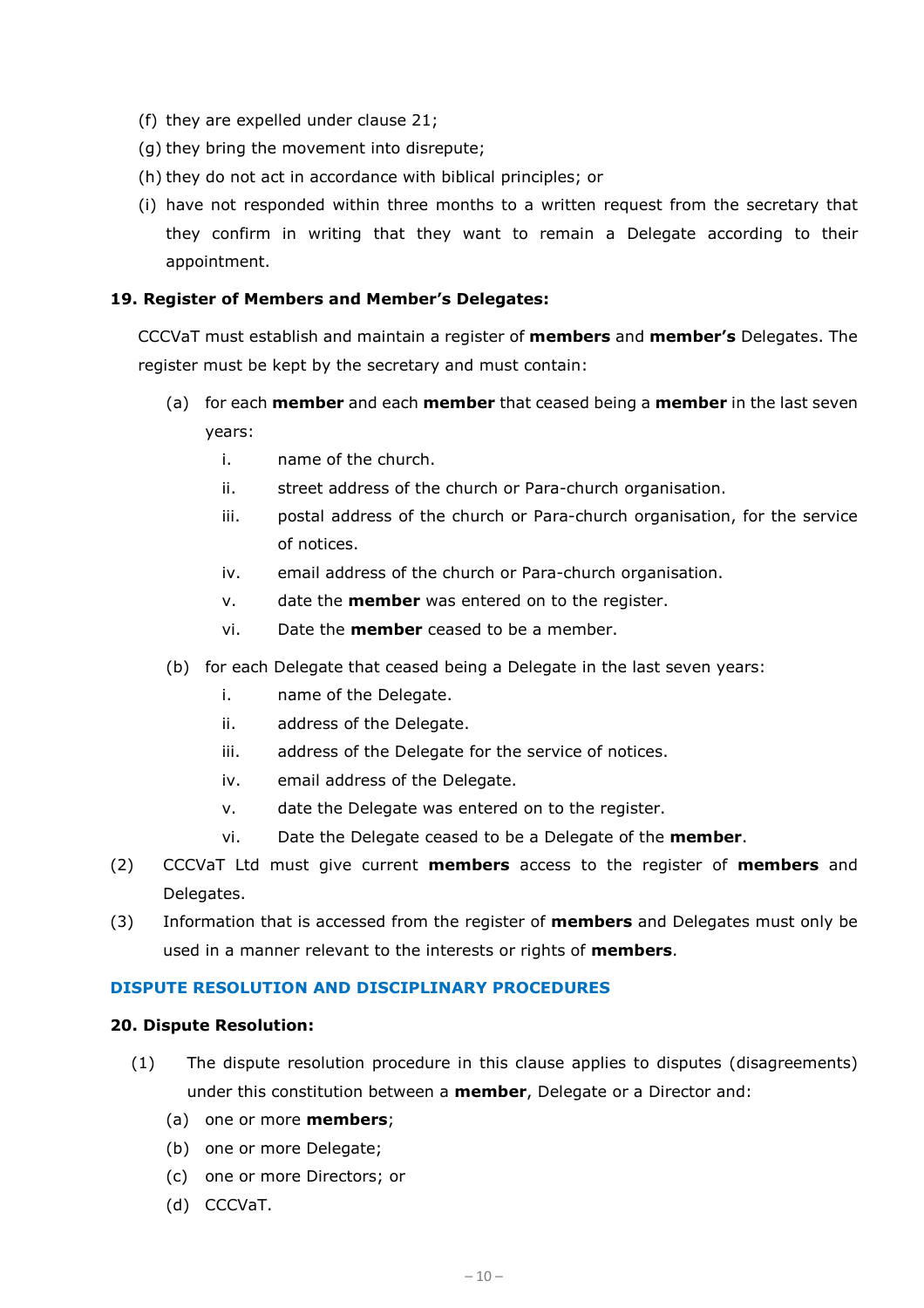- (2) A **member** must not start a dispute resolution procedure in relation to a matter which is the subject of a disciplinary procedure under clause 21 until the disciplinary procedure is completed.
- (3) Those involved in the dispute must try to resolve it between themselves within 14 days of knowing about it.
- (4) If those involved in the dispute do not resolve it under clause 20 (3), they must within 10 days:
	- (a) tell the Directors about the dispute in writing;
	- (b) agree or request that a mediator be appointed; and
	- (c) attempt in good faith to settle the dispute by mediation;
- <span id="page-10-1"></span><span id="page-10-0"></span>(5) The mediator must:
	- (a) be chosen by agreement of those involved; or
	- (b) where those involved do not agree:
		- i. for disputes between Delegate, a person chosen by the Directors; or
		- ii. for other disputes, a person chosen by the trustees for the time being of the Christian Brethren Trust.
- (6) A mediator chosen by the Directors under clause  $(5)(b)(i)$  $(5)(b)(i)$ :
	- (a) may be a **member** Delegate or former **member** Delegate of CCCVaT;
	- (b) must not have a personal interest in the dispute; and
	- (c) must not be biased towards or against anyone involved in the dispute.
- (7) When conducting the mediation, the mediator must:
	- (a) allow those involved a reasonable chance to be heard;
	- (b) allow those involved a reasonable chance to review any written statements;
	- (c) ensure that those involved are given natural justice; and
	- (d) not make a decision on the dispute.

## **21. Disciplining Members:**

- (1) In accordance with this clause, the Directors may resolve to warn, suspend or expel a **member** from CCCVaT if the Directors consider that:
	- (a) a **member** has rejected one or more of the components of the Distinctives, Statement of Faith and Doctrinal Statement referred to in clause 7;
	- (b) a **member** is acting in a manner inconsistent with the Distinctives, Statement of Faith and Doctrinal Statement referred to in clause 7;
	- (c) the **member** has breached this constitution, or
	- (d) the **members'** behaviour has caused, is causing or is likely to cause harm to CCCVaT, the movement and the Christian Faith in general.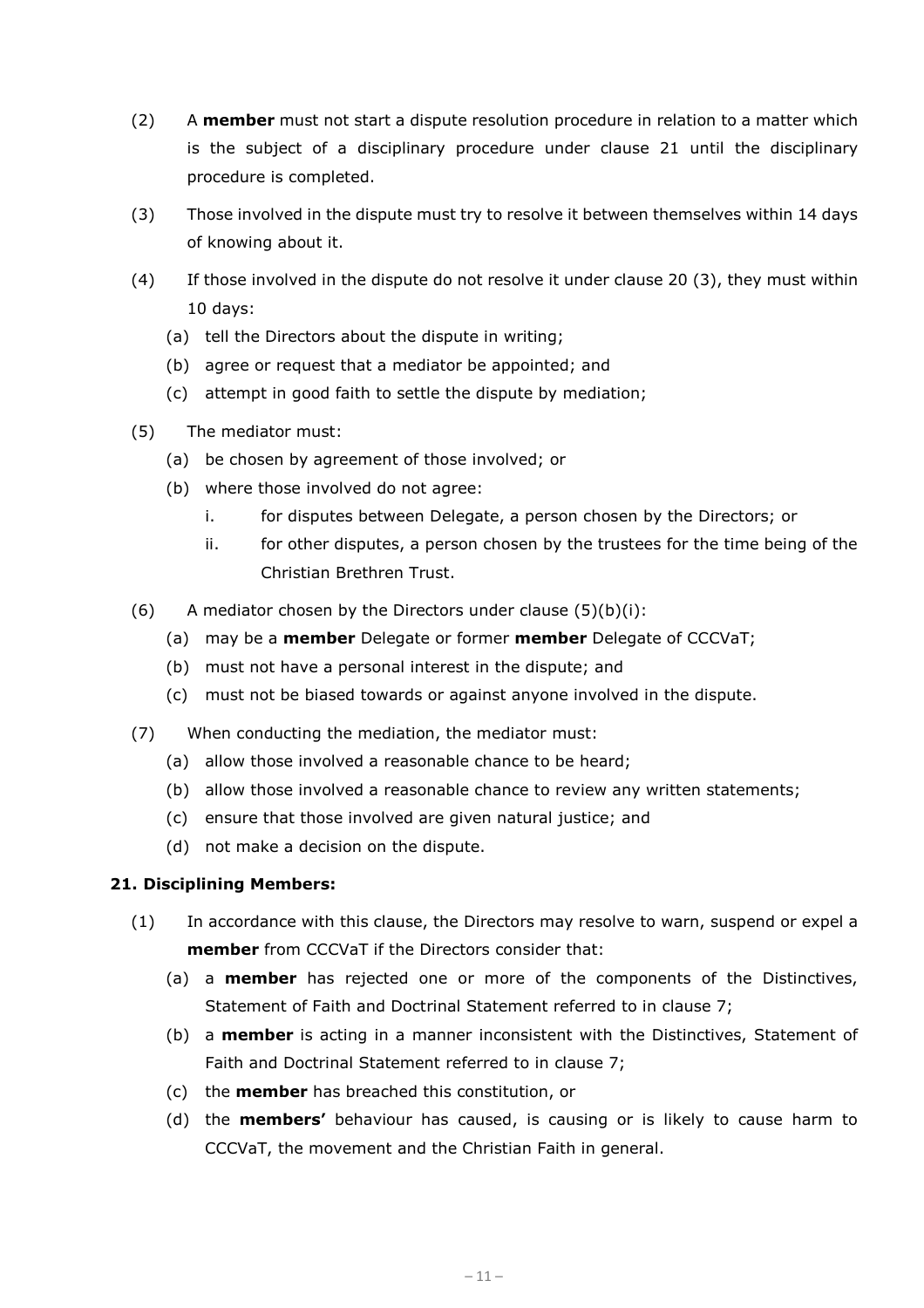- (2) At least 14 days before the Directors' meeting at which a resolution under clause 21 (1) will be considered, the secretary must notify the **member** and its Delegate(s) in writing:
	- (a) that the Directors are considering a resolution to warn, suspend or expel the **member**;
	- (b) that this resolution will be considered at a Directors' meeting and the date of that meeting;
	- (c) what the **member** is said to have done or not done; and
	- (d) the nature of the resolution that has been proposed.
- (3) Before the Directors pass any resolution under clause 21 (1), the **member** must be given a chance to explain or defend themselves by:
	- (a) sending the Directors a written explanation before that Directors' meeting; and/or
	- (b) speaking at the meeting.
- (4) After considering any explanation under clause 23 (3), the Directors may take such steps they consider appropriate to suspend, warn or expel the **member** from membership of CCCVaT Ltd including:
	- (a) take no further action;
	- (b) warn the **member**;
	- (c) suspend the **member's** rights for a period of no more than 12 months;
	- (d) expel the **member**;
	- (e) refer the decision to an unbiased, independent person on conditions that the Directors consider appropriate (however, the person can only make a decision that the Directors could have made under this clause); or
	- (f) require the matter to be determined at a general meeting or annual general meeting.
- (5) The Directors cannot fine a **member**.
- (6) The secretary must give written notice to the **member** of the decision under clause 21 (4) as soon as possible.
- (7) Disciplinary procedures must be completed as soon as reasonably practical.
- (8) There will be no liability for any loss or injury suffered by the **member** or its Delegate as a result of any decision made in good faith under this clause.

## **GENERAL MEETINGS OF MEMBERS**

## **22. General Meetings Called by Directors:**

- (1) The Directors may call a general meeting.
- (2) If **members** with at least 5% of the votes that may be cast at a general meeting make a written request to CCCVaT for a general meeting to be held, the Directors must:
	- (a) within 21 days of the **members** request, give all **members** notice of a general meeting; and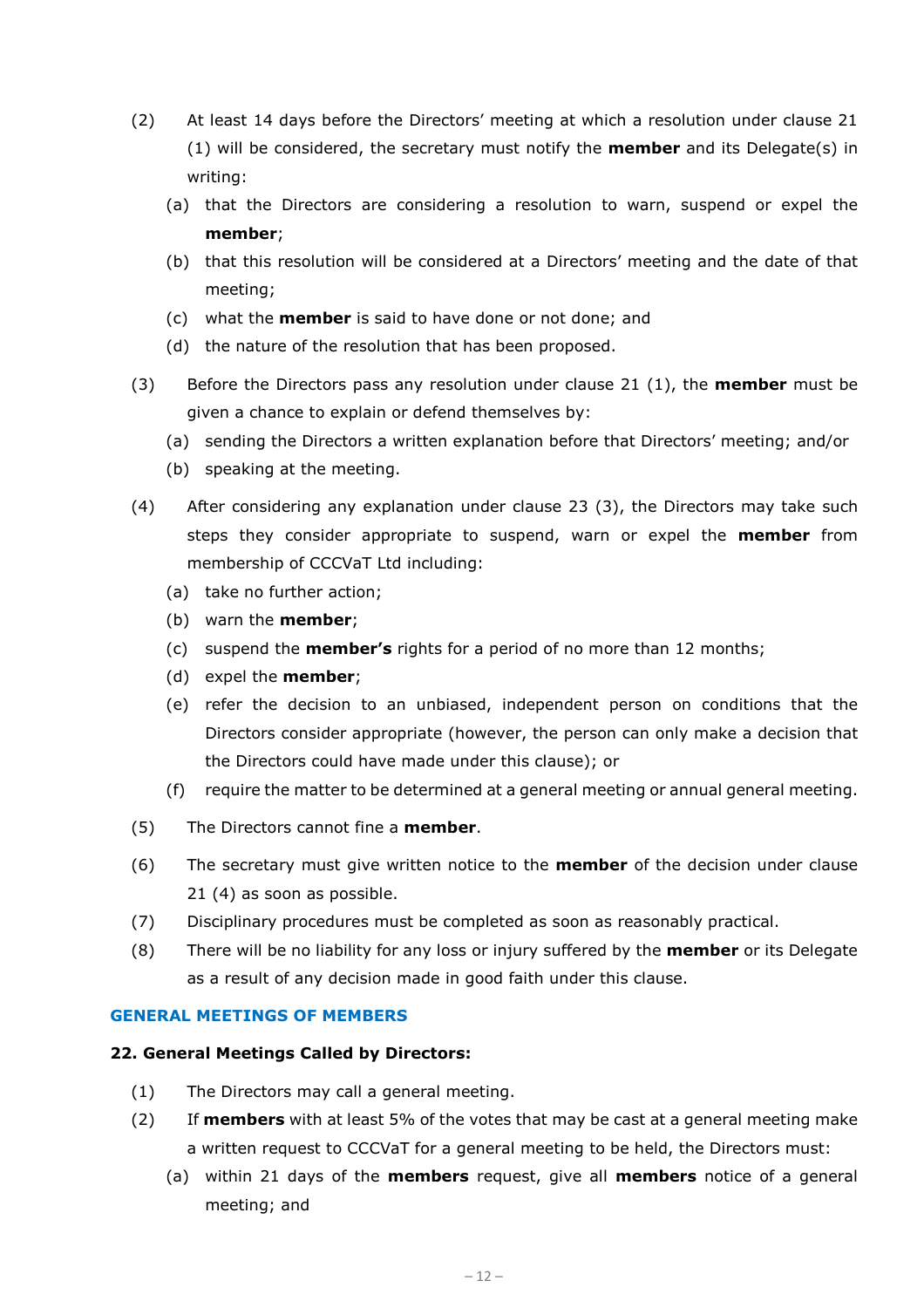- (b) hold the general meeting within 2 months of the **member**s request.
- (3) The percentage of votes that **members** have (in clause 22 (2)) is to be worked out as at midnight before the **members** request the meeting.
- (4) The **members** who make the request for a general meeting must:
	- (a) state in the request any resolution to be proposed at the meeting;
	- (b) sign the request; and
	- (c) give the request to CCCVaT.
- (5) Separate copies of a document setting out the request may be signed by **members** if the wording of the request is the same in each copy.

#### **23. General Meetings Called by Members:**

- (1) If the Directors do not call the meeting within 21 days of being requested under clause 22 (2), 50% or more of the **members** who made the request may call and arrange to hold a general meeting.
- (2) To call and hold a meeting under clause 23 (1) the **members** must:
	- (a) as far as possible, follow the procedures for general meetings set out in this constitution;
	- (b) call the meeting using the list of **members** on CCCVaT's **member** register, which CCCVaT must provide to the **members** making the request at no cost; and
	- (c) hold the general meeting within three months after the request was given to CCCVaT.
- (3) CCCVaT must pay the **members** who request the general meeting any reasonable expenses they incur because the Directors did not call and hold the meeting.

#### **24. Annual General Meeting:**

- (1) A general meeting, called the annual general meeting, must be held:
	- (a) within 18 months after registration of CCCVaT; and
	- (b) after the first annual general meeting, within five months after the end of each financial year.
- (2) Even if these items are not set out in the notice of meeting, the business of an annual general meeting may include:
	- (a) a review of CCCVaT's activities;
	- (b) a review of CCCVaT's finances;
	- (c) any auditor's report;
	- (d) the election of Directors, and
	- (e) the appointment and payment of auditors, if any.
	- (f) any statement the Company is required to provide under the ACNC Act or the Corporations Act.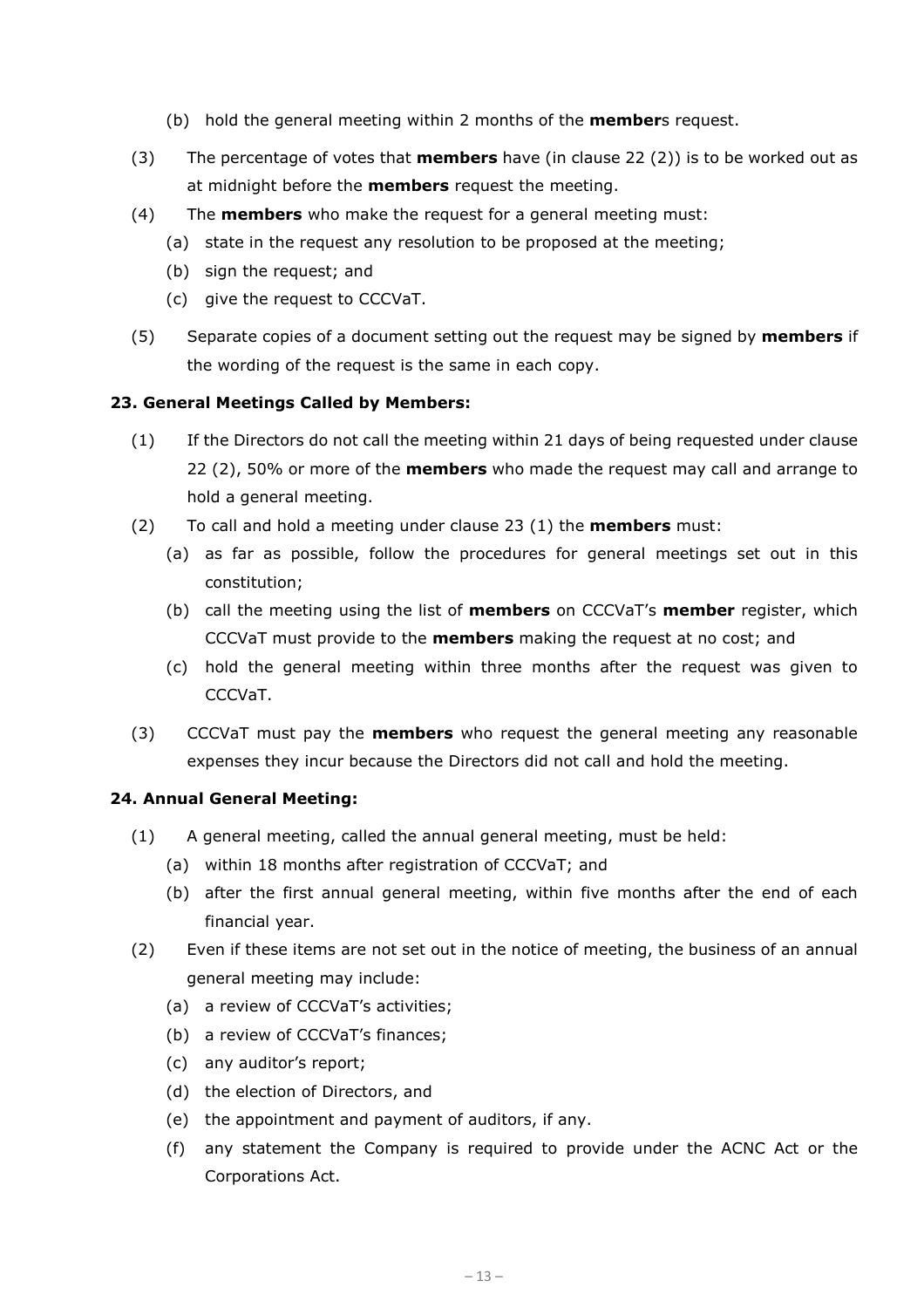- (3) Before or at the annual general meeting, the Directors must give information to the **members** on CCCVaT activities and finances during the period since the last annual general meeting.
- (4) The chairperson of the annual general meeting must give the **members** as a whole a reasonable opportunity at the meeting to ask questions or make comments about the management of CCCVaT.

## **25. Notice of General Meetings:**

- (1) Notice of a general meeting must be given to:
	- (a) each **member's** Delegate entitled to vote at the meeting;
	- (b) each Director; and
	- (c) the auditor (if any).
- (2) Notice of a general meeting must be provided in writing at least 21 days before the meeting.
- (3) Subject to clause 25 (4), notice of a meeting may be provided less than 21 days before the meeting if:
	- (a) for an annual general meeting, all the **members** entitled to attend and vote at the annual general meeting agree beforehand; or
	- (b) for any other general meeting, **members** with at least 95% of the votes that may be cast at the meeting agree beforehand.
- (4) Notice of a meeting cannot be provided less than 21 days before the meeting if a resolution will be moved to:
	- (a) remove a Director;
	- (b) appoint a Director in order to replace a Director who was removed; or
	- (c) remove an auditor.
- <span id="page-13-1"></span><span id="page-13-0"></span>(5) Notice of a general meeting must include:
	- (a) the place, date and time for the meeting (and if the meeting is to be held in two or more places, the technology that will be used to facilitate this);
	- (b) the general nature of the meeting's business;
	- (c) if applicable, that a special resolution is to be proposed and the words of the proposed resolution; and
	- (d) a statement that **members'** have the right to appoint proxies and that, if a **members'** Delegate appoints a proxy:
		- i. the proxy must be a member in good standing with the **member**;
		- ii. the proxy form must be delivered to CCCVaT at its registered address or the address (including an electronic address) specified in the notice of the meeting; and
		- iii. the proxy form must be delivered to CCCVaT at least 48 hours before the meeting.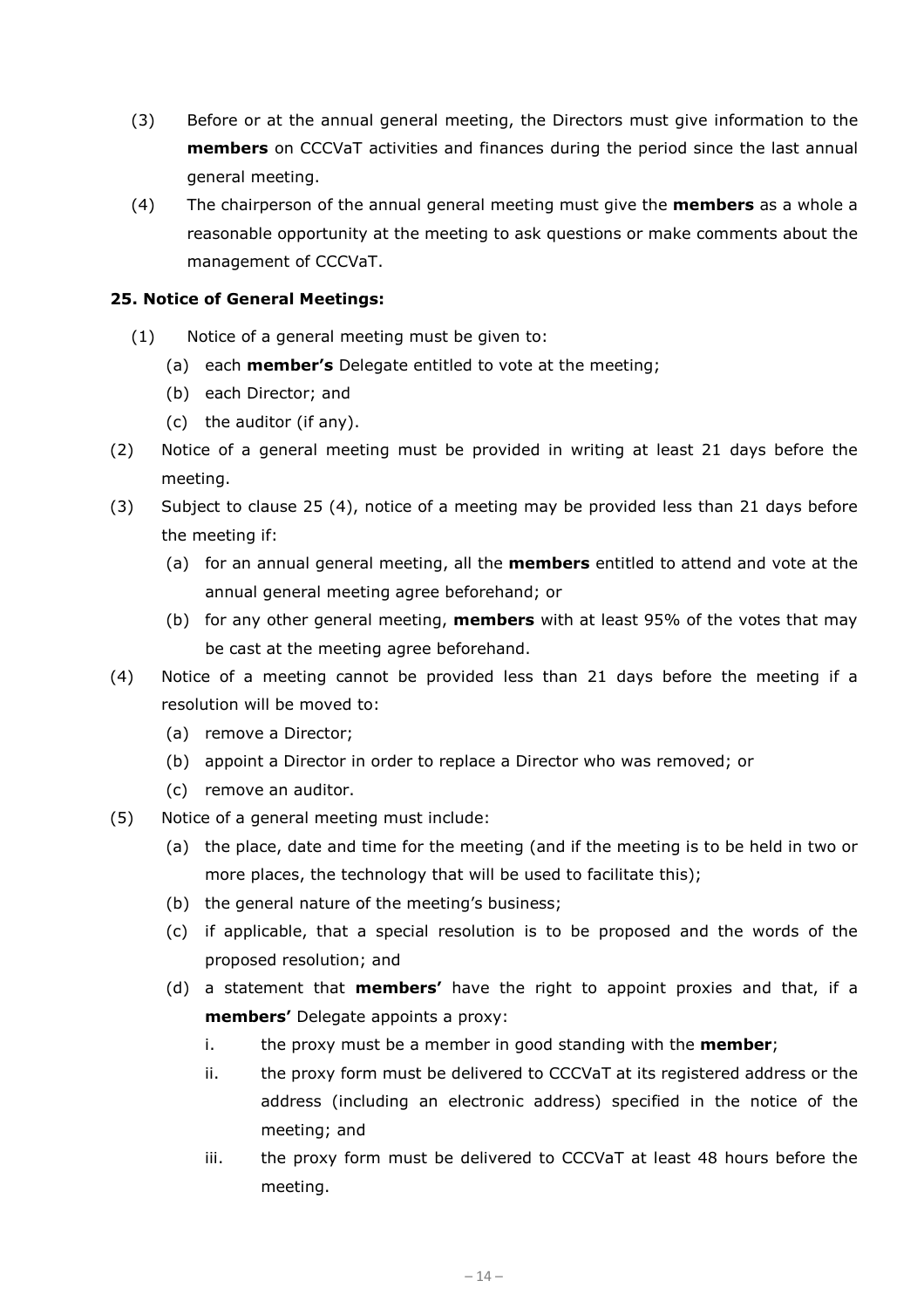(6) If a general meeting is adjourned for one month or more, the **members'** Delegate(s) must be given new notice of the resumed meeting.

## **26. Quorum at General Meetings:**

- (1) For a general meeting to be held, the **member** Delegates of at least 25% of the Company's **members** (a quorum) must be present (in person or by proxy) for the whole meeting. When determining whether a quorum is present, a person may only be counted once (even if that person is a **members'** Delegate or proxy of more than one **member**).
- (2) No business may be conducted at a general meeting if a quorum is not present.
- (3) If there is no quorum present within 30 minutes after the starting time stated in the notice of general meeting, the general meeting is adjourned to the date, time and place that the chairperson specifies. If the chairperson does not specify one or more of those things, the meeting is adjourned to:
	- (a) if the date is not specified the same day in the next week;
	- (b) if the time is not specified the same time; and
	- (c) if the place is not specified the same place.
- (4) If no quorum is present at the resumed meeting within 30 minutes after the starting time set for that meeting, the meeting is cancelled.

## **27. Using Technology to Hold Meetings:**

- (1) CCCVaT may hold a general meeting at two or more venues using any technology that gives the **members** as a whole a reasonable opportunity to participate, including to hear and be heard.
- (2) Anyone using this technology is taken to be present in person at the meeting.

## **28. Auditor's Right to Attend Meetings:**

- (1) The auditor (if any) is entitled to attend any general meeting and to be heard by the **members** on any part of the business of the meeting that concerns the auditor in the capacity of auditor.
- (2) CCCVaT Ltd must give the auditor (if any) any communications relating to the general meeting that a Delegate is entitled to receive.

## **29. Chairperson for General Meetings:**

- (1) The elected chairperson is entitled to chair general meetings.
- (2) The **members** present and entitled to vote at a general meeting may choose a Director or **members'** Delegate to be the chairperson for that meeting if:
	- (a) there is no elected chairperson, or
	- (b) the elected chairperson is not present within 30 minutes after the starting time set for the meeting, or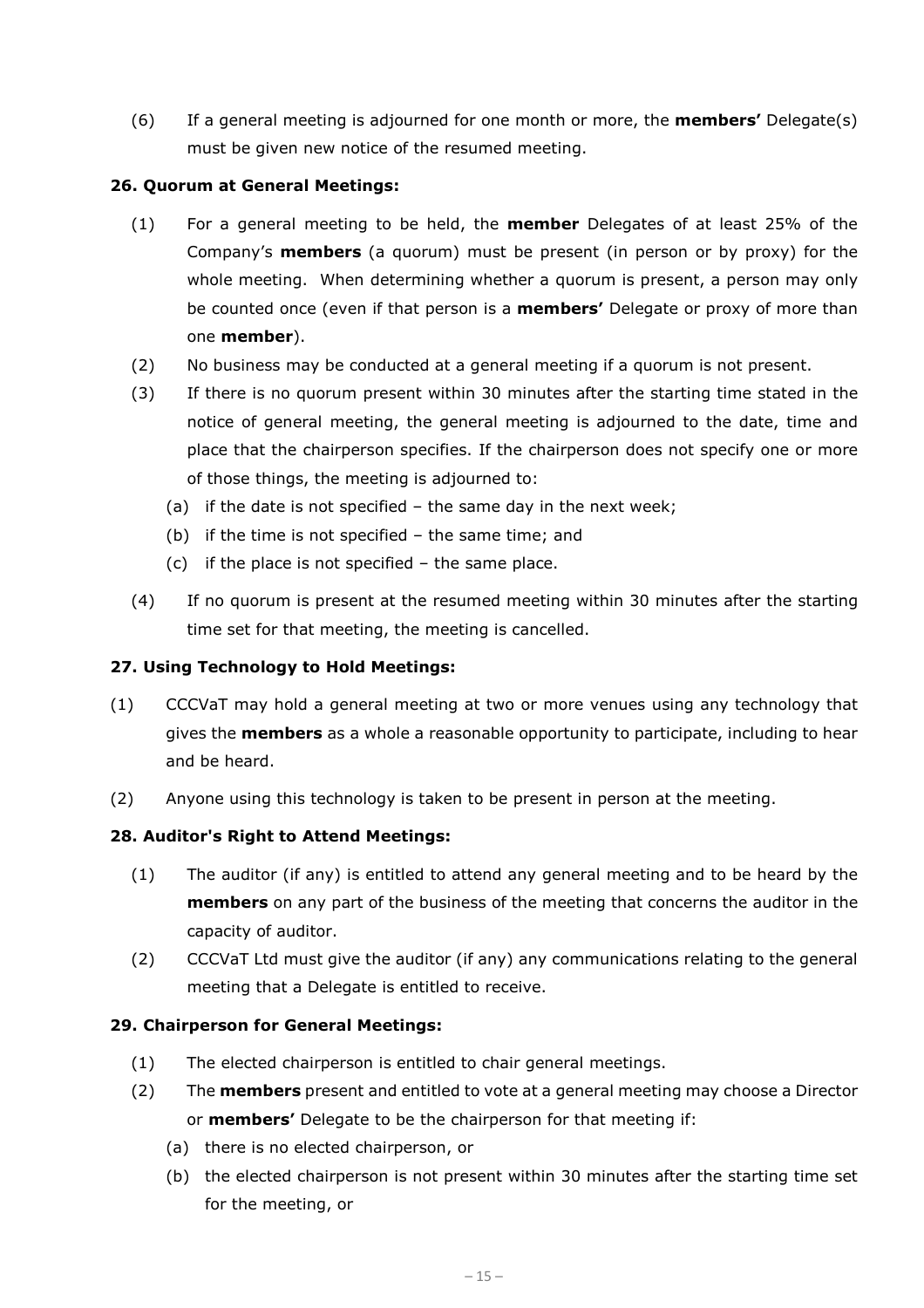(c) the elected chairperson is present but says they do not wish to act as chairperson of the meeting.

## **30. Role of the Chairperson:**

- (1) The chairperson is responsible for the conduct of the general meeting, and for this purpose must give **members** a reasonable opportunity to make comments and ask questions (including to the auditor (if any)).
- (2) The chairperson has a casting vote in the event of a deadlock [equal votes for and against a motion].

## **31. Adjournment of Meetings:**

- (1) If a quorum is present, a general meeting must be adjourned if a majority of Delegates present direct the chairperson to adjourn it.
- (2) Only unfinished business may be dealt with at a meeting resumed after an adjournment.

## **MEMBERS' RESOLUTIONS AND STATEMENTS**

## **32. Members' resolutions and statements:**

- <span id="page-15-0"></span>(1) **Members** with at least 5% of the votes that may be cast on a resolution may give:
	- (a) written notice to CCCVaT of a resolution they propose to move at a general meeting (**members'** resolution); and/or
	- (b) a written request to CCCVaT that CCCVaT give all **members** a statement about a proposed resolution or any other matter that may properly be considered at a general meeting (**members'** statement).
- (2) A notice of a **members'** resolution must set out the wording of the proposed resolution and be signed by the **members'** Delegates proposing the resolution.
- (3) A request to distribute a **members'** statement must set out the statement to be distributed and be signed by the **members'** Delegates making the request.
- (4) Separate copies of a document setting out the notice or request may be signed by **members'** Delegates if the wording is the same in each copy.
- (5) The percentage of votes that **members** have (as described in clause 32(1)) is to be worked out as at midnight before the request or notice is given to CCCVaT.
- (6) If CCCVaT Ltd has been given notice of a **members'** resolution under clause 3[2\(1\)\(a\),](#page-15-0) the resolution must be considered at the next general meeting held no more than two months after the notice is given.
- (7) This clause does not limit any other right that a **members'** Delegate has to propose a resolution at a general meeting.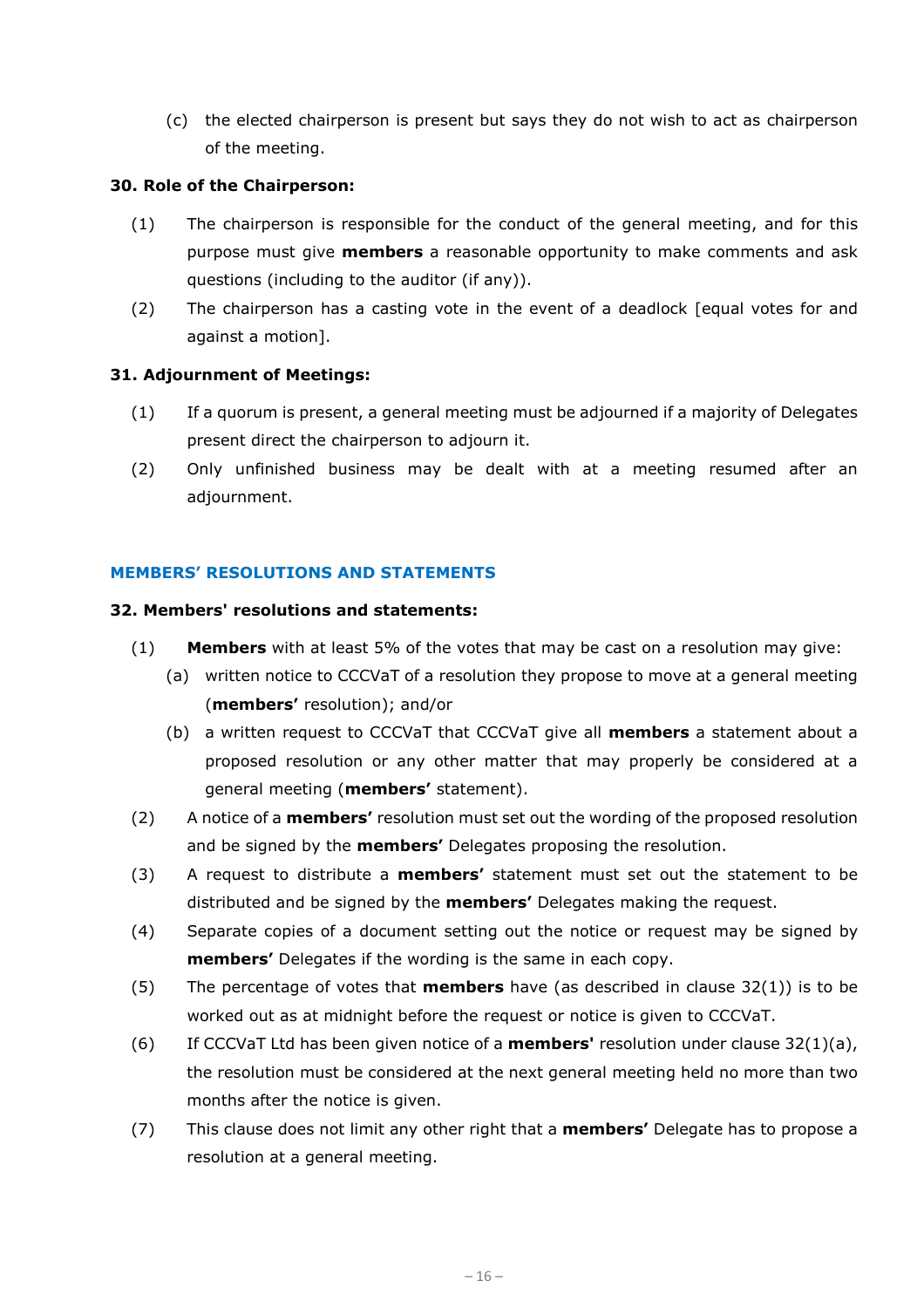#### **33. Company Must Give Notice of Proposed Resolution or Distribute Statement:**

- <span id="page-16-0"></span>(1) If CCCVaT has been given a notice or request under clause 32:
	- (a) in time to send the notice of proposed **members'** resolution or a copy of the **member's** statement to Delegates with a notice of meeting, it must do so at CCCVaT cost, or
	- (b) too late to send the notice of proposed **members' r**esolution or a copy of the **members'** statement to **members** with a notice of meeting, then the **member** who proposed the resolution or made the request must pay the expenses reasonably incurred by CCCVaT in giving the **members** notice of the proposed **members'**  resolution or a copy of the **members'** statement. However, at a general meeting, the **members** may pass a resolution that CCCVaT will pay these expenses.
- (2) CCCVaT Ltd does not need to send the notice of proposed **members'** resolution or a copy of the **members'** statement to Delegates if:
	- (a) it consists of more than 1000 words;
	- (b) the Directors consider it may be defamatory;
	- (c) clause 3[3\(1\)\(b\)](#page-16-0) applies, and the **members** who proposed the resolution or made the request have not paid CCCVaT enough funds to cover the cost of sending the notice of the proposed **members'** resolution or a copy of the **members'** statement to Delegates; or
	- (d) in the case of a proposed **members'** resolution, the resolution does not relate to a matter that may be properly considered at a general meeting or is otherwise not a valid resolution able to be put to the **members.**

#### **VOTING AT GENERAL MEETINGS**

#### **34. How Many Votes a Member Has:**

- (1) Each **members'** Delegate has one vote.
- (2) Each **member** may exercise as many votes according to the number of **members'**  Delegates allowed under clause 13.

#### **35. Challenge to** Delegate's **Right to Vote:**

- (1) A **member** or the chairperson may only challenge a person's right to vote at a general meeting at that meeting.
- (2) If a challenge is made under clause 35 (1), the chairperson must decide whether or not the Delegate may vote. The chairperson's decision is final.

#### **36. How Voting is Carried Out:**

- (1) Voting must be conducted and decided by:
	- (a) a show of hands;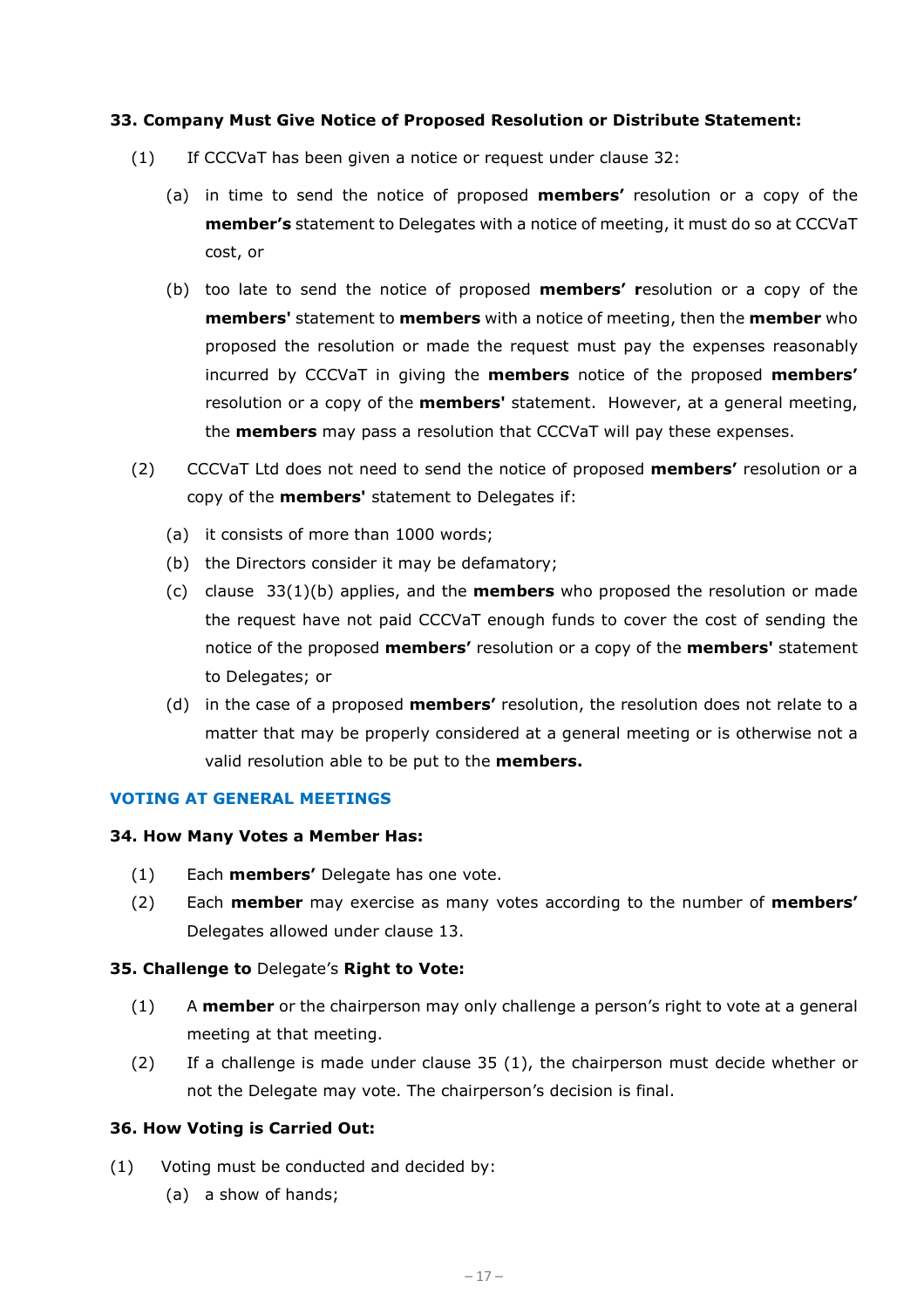- (b) a vote in writing; or
- (c) another method chosen by the chairperson that is fair and reasonable in the circumstances.
- (2) Before a vote is taken, the chairperson must state whether any proxy votes have been received and, if so, how the proxy votes will be cast.
- (3) On a show of hands, the chairperson's decision is conclusive evidence of the result of the vote.
- (4) The chairperson and the meeting minutes do not need to state the number or proportion of the votes recorded in favour or against on a show of hands.

## **37. When and How a Vote in Writing Must be Held:**

- (1) A vote in writing may be demanded on any resolution instead of or after a vote by a show of hands by:
	- (a) the **members'** Delegates of at least five **members** present;
	- (b) **Delegates present** with at least 5% of the votes that may be passed on the resolution on the vote in writing (worked out as at the midnight before the vote in writing is demanded); or
	- (c) the chairperson.
	- (2) A vote in writing must be taken when and how the chairperson directs, unless clause 37 (3) applies.
	- (3) A vote in writing must be held immediately if it is demanded under clause  $37(1)$ :
		- (a) for the election of a chairperson under clause 29 (2); or
		- (b) to decide whether to adjourn the meeting.
	- (4) A demand for a vote in writing may be withdrawn.

## **38. Appointment of Proxy:**

- (1) A **member** may appoint a proxy to attend and vote at a general meeting on their behalf.
- (2) A proxy does not need to be a **members'** Delegate but must be a member of a **member**  church of CCCVaT or board member of a **member** Para-church organisation.
- (3) A proxy appointed to attend and vote on behalf of the **member** has the same rights as the **members'** Delegate to:
	- (a) speak at the meeting;
	- (b) vote (including in writing) (but only to the extent allowed by the appointment); and
	- (c) join in to demand a vote in writing under clause 37 (1).
- (4) An appointment of proxy (proxy form) must be signed by the **member** appointing the proxy and must contain:
	- (a) the **member's** name and address;
	- (b) the CCCVaT Ltd's name;
	- (c) the proxy's name or the name of the office or membership held by the proxy; and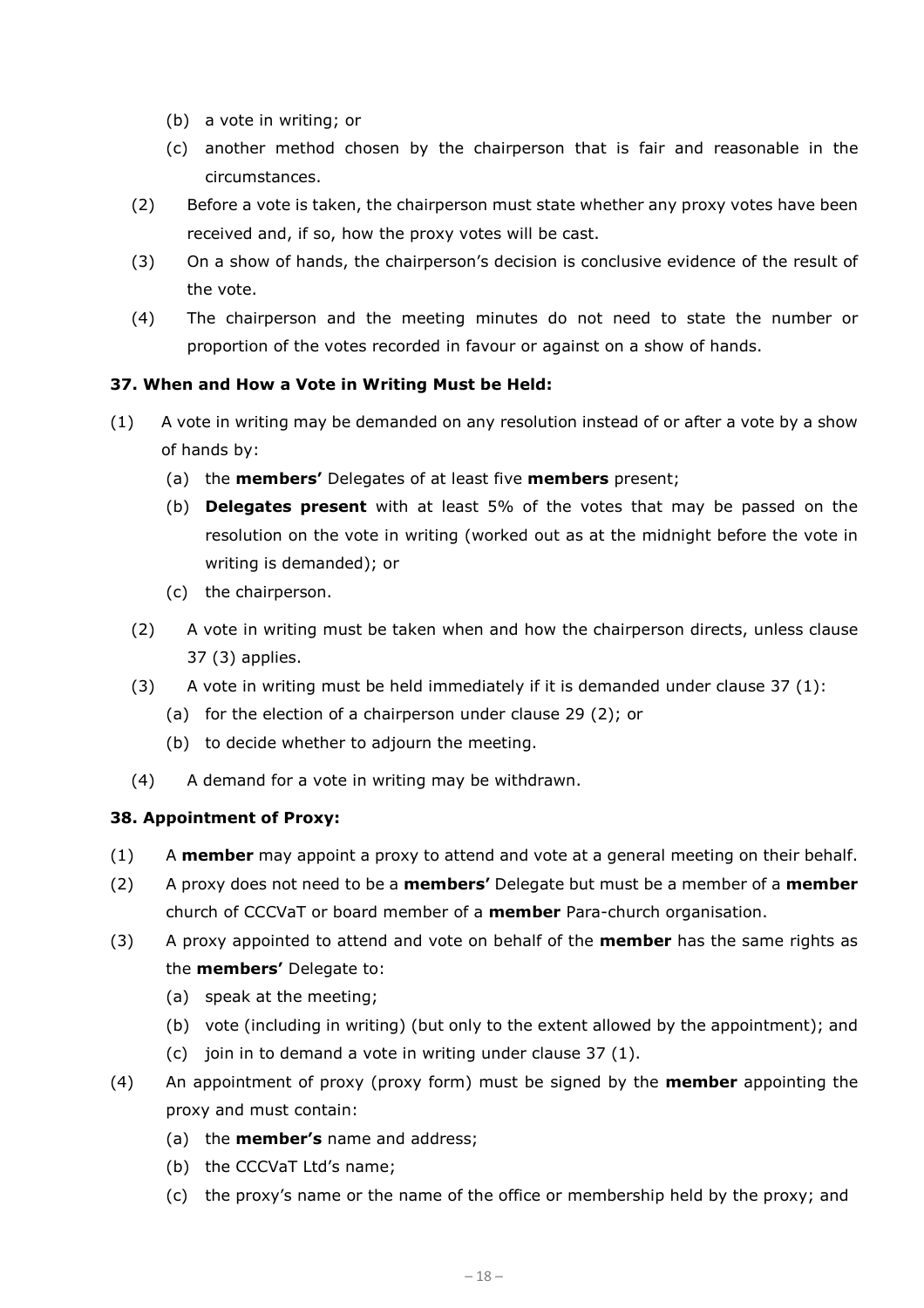(d) the meeting(s) at which the appointment may be used.

- (5) A proxy appointment may not be standing (ongoing).
- (6) Proxy forms must be received by the CCCVaT at the address stated in the notice under clause [25\(5\)\(d\)](#page-13-1) or at the CCCVaT registered address at least 48 hours before a meeting.
- (7) A proxy does not have the authority to speak and vote for a **member** at a meeting while the **members'** Delegate is at the meeting.
- (8) Unless the CCCVaT receives written notice before the start or resumption of a general meeting at which a proxy votes, a vote cast by the proxy is valid even if, before the proxy votes, the appointing **member:**
	- (a) Dies;
	- (b) is mentally incapacitated;
	- (c) revokes the proxy's appointment; or
	- (d) revokes the authority of a **members'** Delegate who appointed the proxy.
- (9) A proxy appointment may specify the way the proxy must vote on a particular resolution.

#### **39. Voting by Proxy:**

- (1) A proxy is not entitled to vote on a show of hands (but this does not prevent a Delegate appointed as a proxy from voting as a **member** on a show of hands).
- (2) When a vote in writing is held, a proxy:
	- (a) does not need to vote, unless the proxy appointment specifies the way they must vote;
	- (b) if the way they must vote is specified on the proxy form, must vote that way; and
	- (c) if the proxy is also a Delegate or holds more than one proxy, may cast the votes held in different ways.

#### **DIRECTORS**

#### **40. Number of Directors:**

CCCVaT Ltd must have at least five and no more than nine Directors.

#### **41. Election and Appointment of Directors:**

- (1) The initial Directors are the people who have agreed to act as Directors and who are named as proposed Directors in the application for registration of CCCVaT.
- (2) Apart from the initial Directors and Directors appointed under clause 41 (5), the **members** may elect a Director by a resolution passed in a general meeting.
- (3) Each of the Directors must be appointed by a separate resolution, unless:
	- (a) the representatives present have first passed a resolution that the appointments may be voted on together; and
	- (b) no votes were cast against that resolution.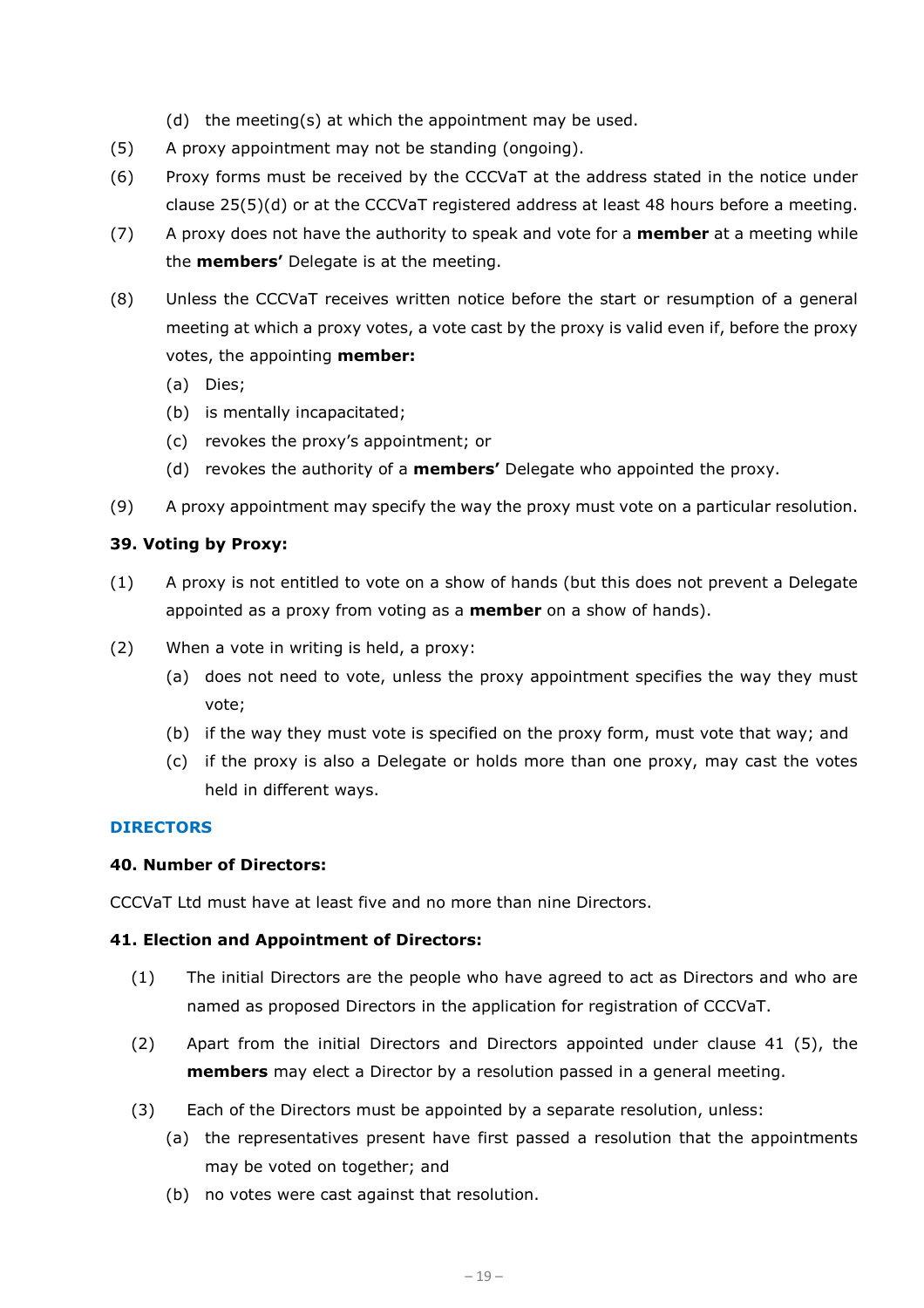- (4) A person is eligible for election as a Director of CCCVaT if they:
	- (a) are a nominee of a **member** of CCCVaT;
	- (b) while not being a nominee of a **member**, are approved as eligible to stand for election pursuant to an application approved by the then present Directors provided by clause  $16(5)$ ;
	- (c) are nominated by two nominees or Delegates of **members** entitled to vote (unless the person was previously elected as a Director at a general meeting and has been a Director since that meeting);
	- (d) give CCCVaT their signed consent to act as a Director of CCCVaT; and
	- (e) are not ineligible to be a Director under the Corporations Act or the ACNC Act.
- (5) The Directors may appoint a person as a Director to fill a casual vacancy or as an additional Director if that person:
	- (a) is a nominee or Delegate of a **member** of CCCVaT, or approved as eligible to stand for election pursuant to an application approved by the then Directors provided for by clause 16 (5);
	- (b) gives CCCVaT their signed consent to act as a Director of CCCVaT; and
	- (c) is not ineligible to be a Director under the **Corporations Act** or the **ACNC Act**.
- (6) If the number of Directors is reduced to fewer than **three** or is less than the number required for a quorum, the continuing Directors may act for the purpose of increasing the number of Directors to **three** (or higher if required for a quorum) or calling a general meeting, but for no other purpose.
- (7) The Christian Brethren Trust is entitled to appoint one Director.
- (8) The Directors may appoint a person nominated by a Para-Church **member** who does not attend a member church:
	- (a) Appointments under clause 41(8) are limited to a maximum of two persons, each from different Para-Church **members**.
- (9) All Directors appointed by the Board under clause 41(5) must stand for election at the first annual general meeting following their appointment.
- (10) The Directors may recruit a consultant [person] to leverage their expertise, to advise the board:
	- (a) The person is to advise the board until the Directors decide otherwise.
	- (b) The person may participate in board meetings at the discretion of the Directors.
	- (c) The person may not vote on any matter before the board.
	- (d) The Directors are empowered to reimburse the person for their advice on a reasonable basis, where requested.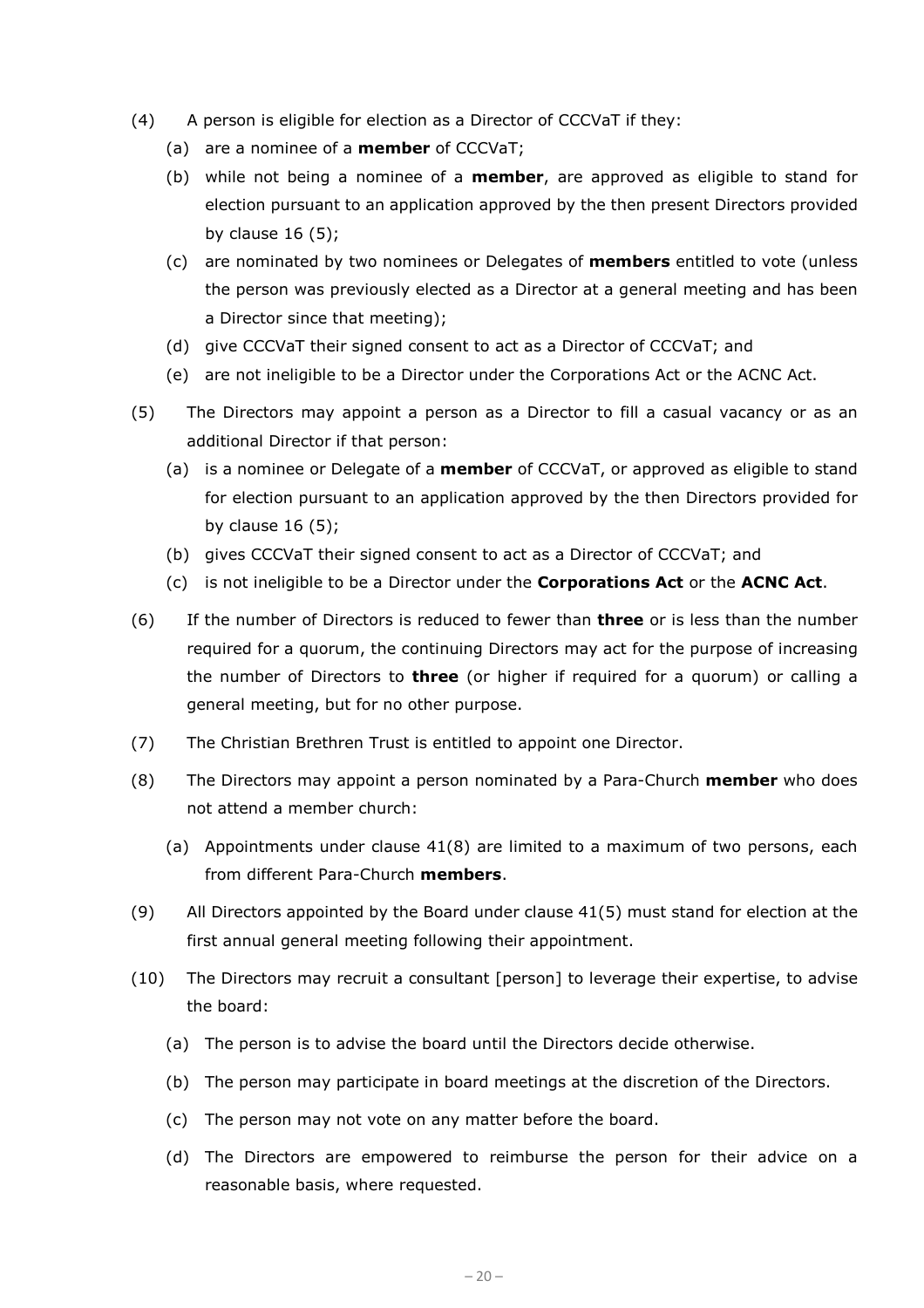## **42. Election of Chairperson:**

The Directors must elect a Director as CCCVaT elected chairperson.

## **43. Term of Office:**

- (1) At each annual general meeting:
	- (a) any Director appointed by the Directors to fill a casual vacancy or as an additional Director must retire; and
	- (b) at least one-third of the remaining Directors must retire.
- <span id="page-20-0"></span>(2) The Directors who must retire at each annual general meeting under clause  $43(1)(b)$  $43(1)(b)$ will be the Directors who have been longest in office since last being elected. Where Directors were elected on the same day, the Director(s) to retire will be decided by lot unless they agree otherwise.
- (3) Other than a Director appointed under clause 43 (5), a Director's term of office starts at the end of the annual general meeting at which they are elected and ends at the end of the annual general meeting at which they retire.
- (4) Each Director must retire at least once every three years.
- (5) A Director who retires under clause 43 (1) may nominate for election or re-election, subject to clause 43 (6).
- (6) A Director who has held office for a continuous period of **nine** years or more may only be re-appointed or re-elected by a special resolution once.
- (7) A Director who has not been a Director for at least twelve months may be elected.

#### **44.When a Director Ceases Being a Director:**

A Director stops being a Director if they:

- (a) die;
- (b) give written notice of resignation as a Director to CCCVaT;
- (c) are removed as a Director by a resolution of **members** on the grounds that they;
	- i. are no longer of sound mind or body;
	- ii. brings CCCVaT, the movement or Christian Faith into disrepute;
	- iii. no longer acts in accordance with biblical principles;
	- iv. breaches the obligations designated under this constitution.
- (d) the **member** that nominated them ceases being a **member**;
- (e) no longer attends a church whose Statement of Faith and beliefs are consistent with the those of CCCVaT as referred to in clause 7.
- (f) are absent for three consecutive Directors' meetings without approval from the Directors, or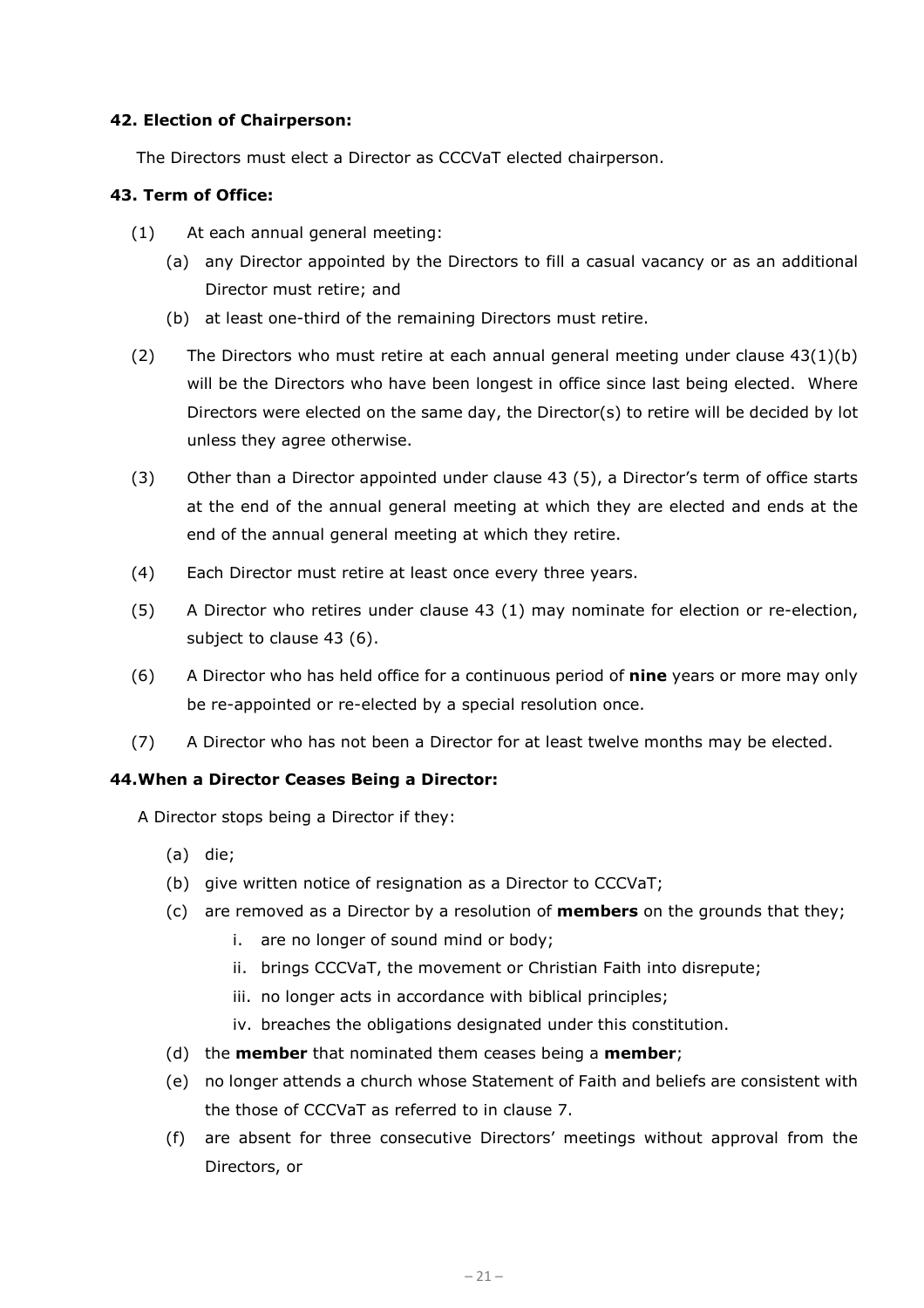(g) become ineligible to be a Director of CCCVaT under the Corporations Act or the ACNC Act.

## **POWERS OF DIRECTORS**

## **45. Powers of Directors:**

- (1) The Directors are responsible for managing and directing the activities of CCCVaT to achieve the purposes set out in clause [6.](#page-1-0)
- (2) The Directors may use all the powers of CCCVaT except for powers that, under the Corporations Act or this constitution, may only be used by **members**.
- (3) The Directors must decide on the responsible financial management of CCCVaT including:
	- (a) any suitable written delegations of power under clause 46, and
	- (b) how money will be managed, such as how electronic transfers, negotiable instruments or cheques must be authorised and signed or otherwise approved.
- (4) Save for a Director whose right to be a Director is based on clause 41(5) the Directors cannot remove a Director or auditor. Directors and auditors may only be removed by a **members'** resolution at a general meeting.

#### **46. Delegation of Directors' Powers:**

- (1) The Directors may delegate any of their powers and functions to a committee, a Director, an employee of CCCVaT (such as a chief executive officer) or any other person, as they consider appropriate.
- (2) The delegation must be recorded in CCCVaT' minute book.

## **47. Payments to Directors:**

- (1) CCCVaT must not pay fees to a Director for acting as a Director.
- (2) CCCVaT may:
	- (a) pay a Director for work they do for CCCVaT, other than as a Director, if the amount is no more than a reasonable fee for the work done, or
	- (b) reimburse a Director for expenses properly incurred by the Director in connection with the affairs of CCCVaT**.**
- (3) Any payment made under clause 47 (2) must be approved by the Directors.
- (4) CCCVaT Ltd may pay premiums for insurance indemnifying Directors, as allowed for by law (including the Corporations Act) and this constitution.

## **48. Execution of Documents:**

CCCVaT Ltd may execute a document without using a common seal if the document is signed by: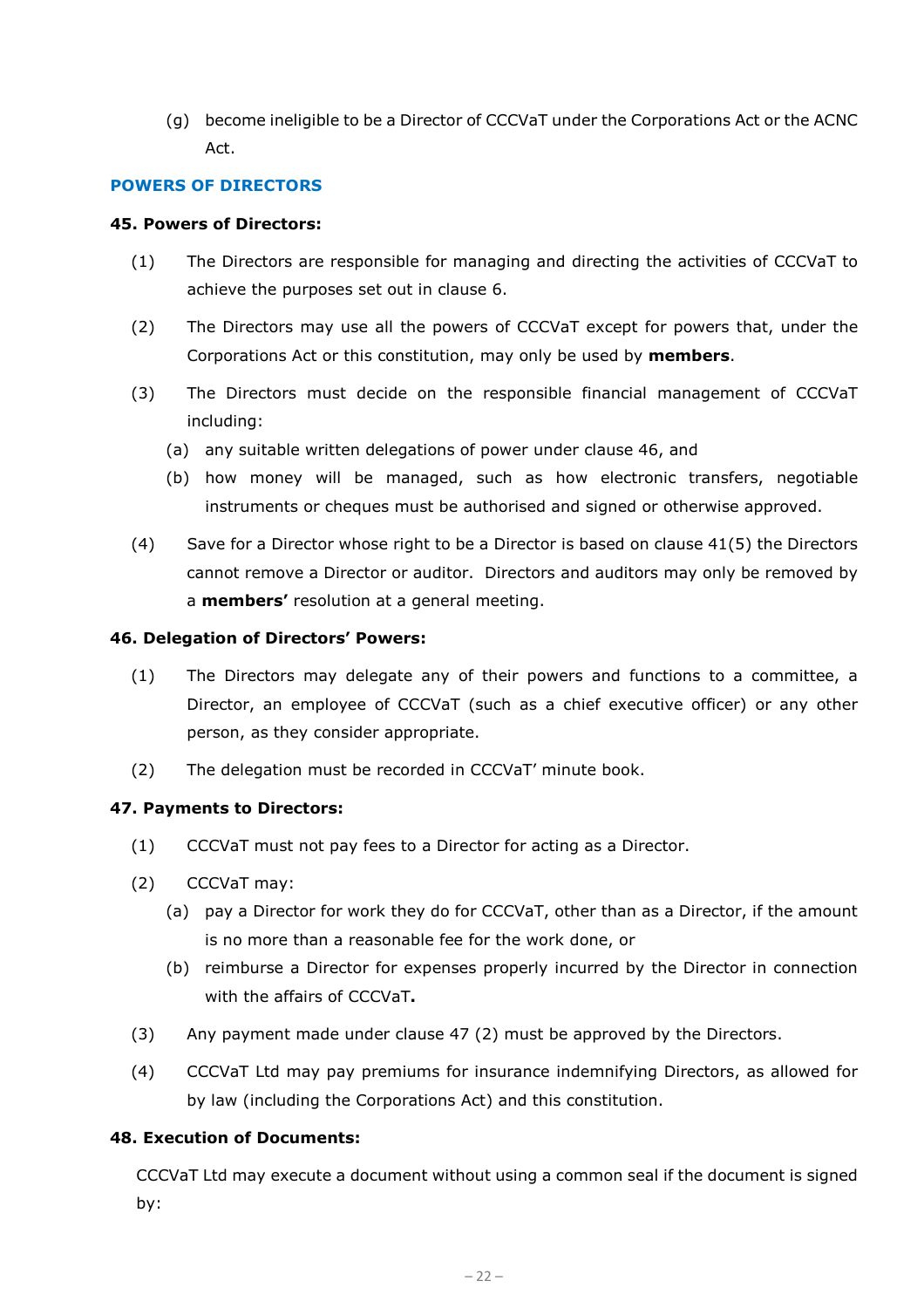- (a) two Directors of CCCVaT, or
- (b) a Director and the secretary.

#### **Duties of Directors**

#### **49. Duties of Directors:**

The Directors must comply with their duties as Directors under legislation and common law (judge-made law), and with the duties described in governance standard 5 of the regulations made under the ACNC Act which are:

- (a) to exercise their powers and discharge their duties with the degree of care and diligence that a reasonable individual would exercise if they were a Director of CCCVaT;
- (b) to act in good faith in the best interests of CCCVaT and to further the religious charitable purpose(s) of CCCVaT set out in clause [6;](#page-1-0)
- (c) not to misuse their position as a Director;
- (d) not to misuse information they gain in their role as a Director;
- (e) to disclose any perceived or actual material conflicts of interest in the manner set out in clause 50;
- (f) to ensure that the financial affairs of CCCVaT Ltd are managed responsibly; and
- (g) not to allow CCCVaT Ltd to operate while it is insolvent.

#### **50. Conflicts of Interest:**

- (1) A Director must disclose the nature and extent of any actual or perceived material conflict of interest in a matter that is being considered at a meeting of Directors (or that is proposed in a circular resolution):
	- (a) to the other Directors; or
	- (b) if all of the Directors have the same conflict of interest, to the **members** at the next general meeting, or at an earlier time if reasonable to do so.
- (2) The disclosure of a conflict of interest by a Director must be recorded in the minutes of the meeting.
- (3) Each Director who has a material personal interest in a matter that is being considered at a meeting of Directors (or that is proposed in a circular resolution) must not, except as provided under clauses 50 (4):
	- (a) be present at the meeting while the matter is being discussed, or
	- (b) vote on the matter.
- (4) A Director may still be present and vote if:
	- (a) their interest relates to an insurance contract that insures, or would insure, the Director against liabilities that the Director incurs as a Director of CCCVaT (see clause 70);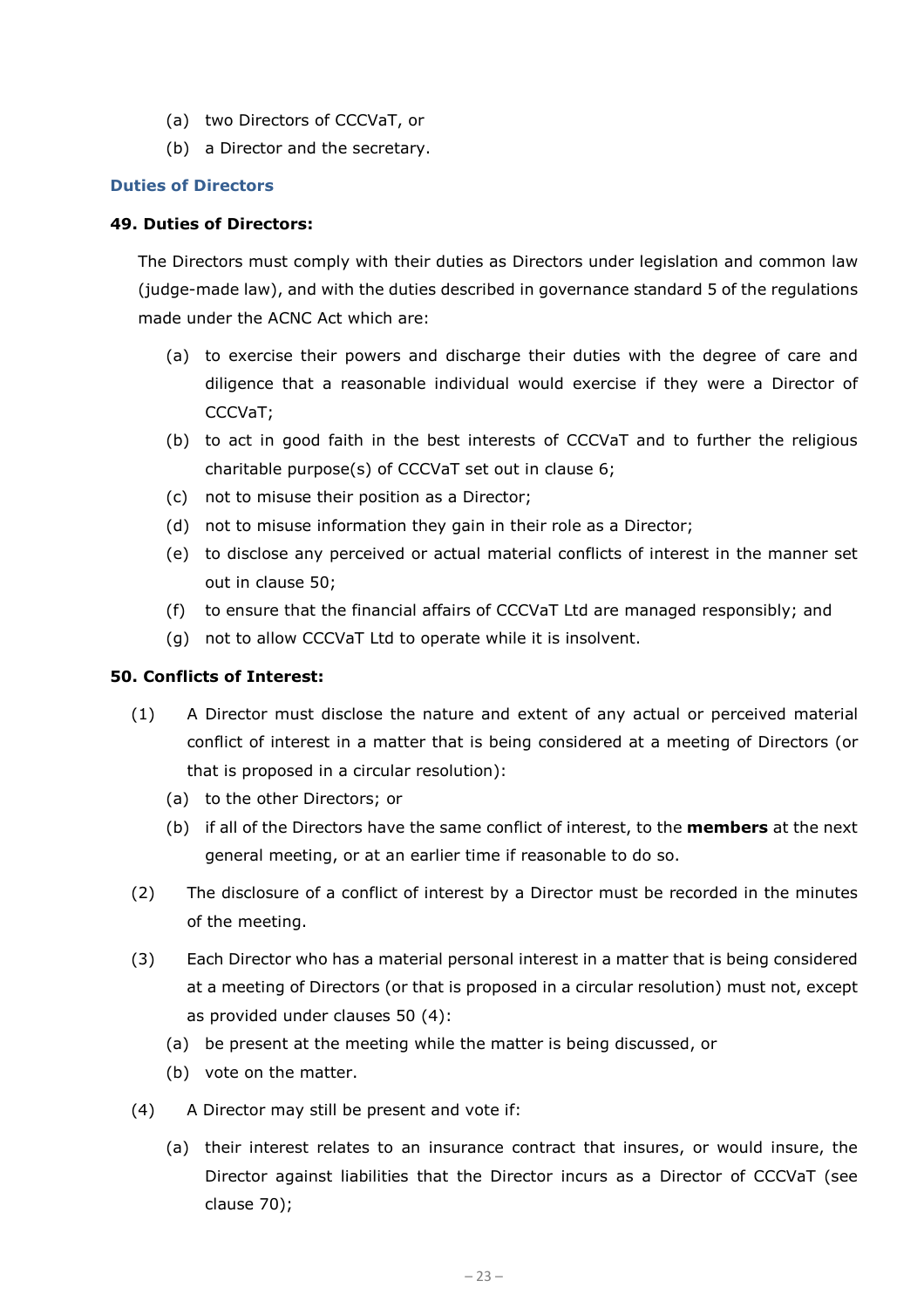- (b) their interest relates to a payment by CCCVaT under clause 68 (indemnity), or any contract relating to an indemnity that is allowed under the Corporations Act;
- (c) the Australian Securities and Investments Commission (ASIC) makes an order allowing the Director to vote on the matter; or
- (d) the Directors who do not have a material personal interest in the matter pass a resolution that:
	- (i) identifies the Director, the nature and extent of the Director's interest in the matter and how it relates to the affairs of CCCVaT, and
	- (ii) says that those Directors are satisfied that the interest should not stop the Director from voting or being present.

## **DIRECTORS' MEETINGS**

## **51. When the Directors Meet:**

The Directors are to meet at least six times per year with four requiring formal reports from executive staff.

## **52. Calling Directors' Meetings:**

- (1) A Director may call a Directors' meeting by giving reasonable notice to all of the other Directors.
- (2) A Director may give notice in writing or by any other means of communication that has previously been agreed to by all of the Directors.

## **53. Chairperson for Directors' Meetings:**

- (1) The elected chairperson is entitled to chair Directors' meetings.
- (2) The Directors at a Directors' meeting may choose a Director to be the chairperson for that meeting if the elected chairperson is:
	- (a) not present within 30 minutes after the starting time set for the meeting; or
	- (b) present but does not want to act as chairperson of the meeting.

## **54. Quorum at Directors' Meetings:**

- (1) Unless the Directors determine otherwise, the quorum for a Directors' meeting is a majority (more than 50%) of Directors but not less than three [3].
- (2) A quorum must be present for the whole Directors' meeting.

#### **55. Using Technology to Hold Directors' Meetings:**

- (1) The Directors may hold their meetings by using any technology (such as video or teleconferencing) that is agreed to by all of the Directors.
- (2) The Directors' agreement may be a standing (ongoing) one.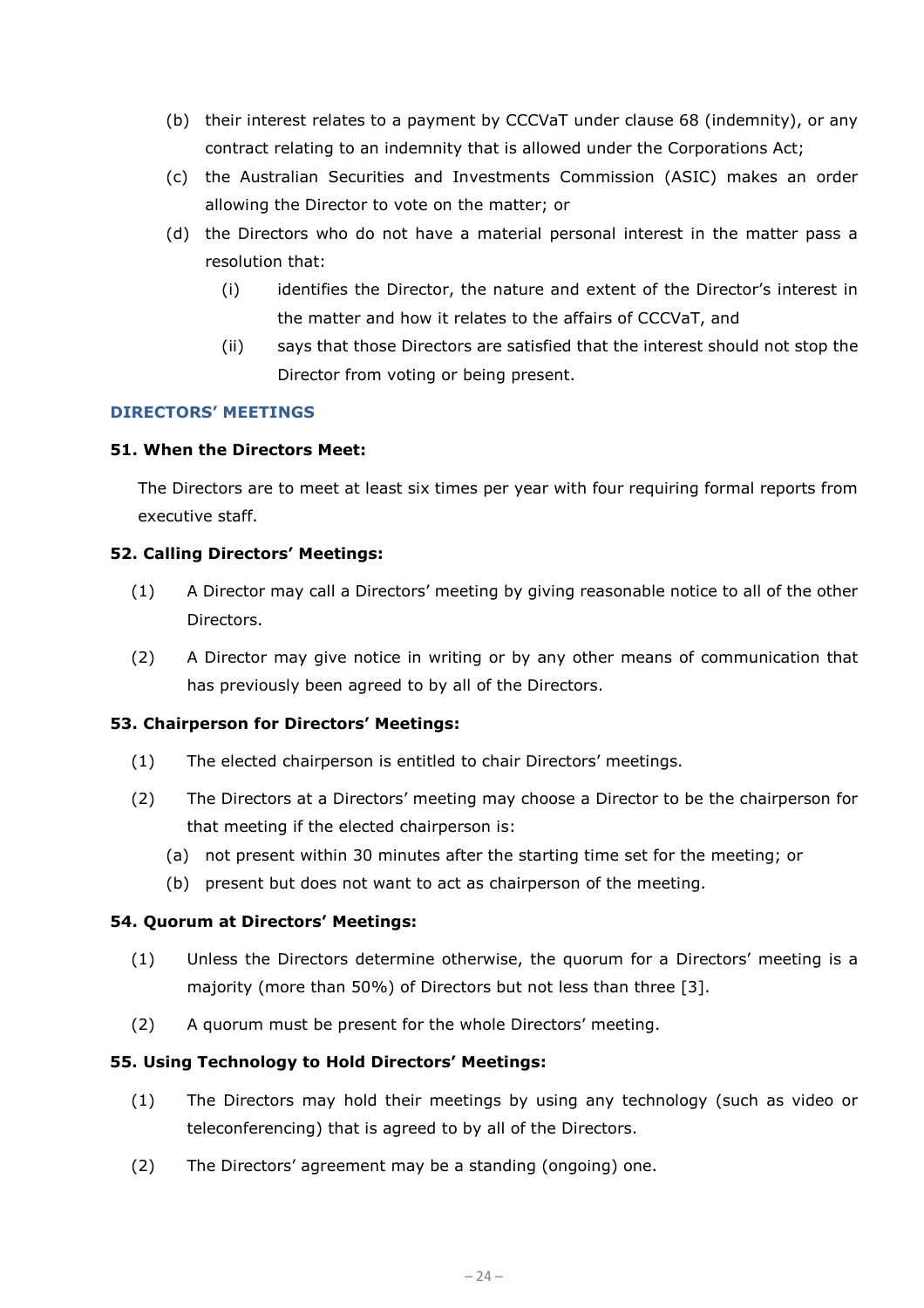(3) A Director may only withdraw their consent within a reasonable period before the meeting.

## **56. Passing Directors' Resolutions:**

A Directors' resolution must be passed by a majority of the votes cast by Directors present and entitled to vote on the resolution.

## **57. Circular Resolutions of Directors:**

- (1) The Directors may pass a circular resolution without a Directors' meeting being held.
- (2) A circular resolution is passed if all the Directors entitled to vote on the resolution sign or otherwise agree to the resolution in the manner set out in clause 57 (3) or clause 57 (4).
- (3) Each Director may sign:
	- (a) a single document setting out the resolution and containing a statement that they agree to the resolution, or
	- (b) separate copies of that document, as long as the wording of the resolution is the same in each copy.
- (4) CCCVaT may send a circular resolution by email to the Directors and the Directors may agree to the resolution by sending a reply email to that effect, including the text of the resolution in their reply.
- (5) A circular resolution is passed when the last Director signs or otherwise agrees to the resolution in the manner set out in clause 57 (3) or clause 57 (4).

#### **SECRETARY**

#### **58. Appointment and Role of Secretary:**

- (1) CCCVaT must have at least one secretary, who may also be a Director.
- (2) A secretary must be appointed by the Directors (after giving CCCVaT their signed consent to act as secretary of CCCVaT) and may be removed by the Directors.
- (3) The Directors must decide the terms and conditions under which the secretary is appointed, including any remuneration.
- (4) The role of the secretary includes:
	- (a) maintaining a register of CCCVaT Ltd's **members**, and
	- (b) maintaining the minutes and other records of general meetings (including notices of meetings), Directors' meetings and circular resolutions.

#### **MINUTES AND RECORDS**

#### **59. Minutes and Records:**

- (1) CCCVaT must, within one month, make and keep the following records:
	- (a) minutes of proceedings and resolutions of general meetings;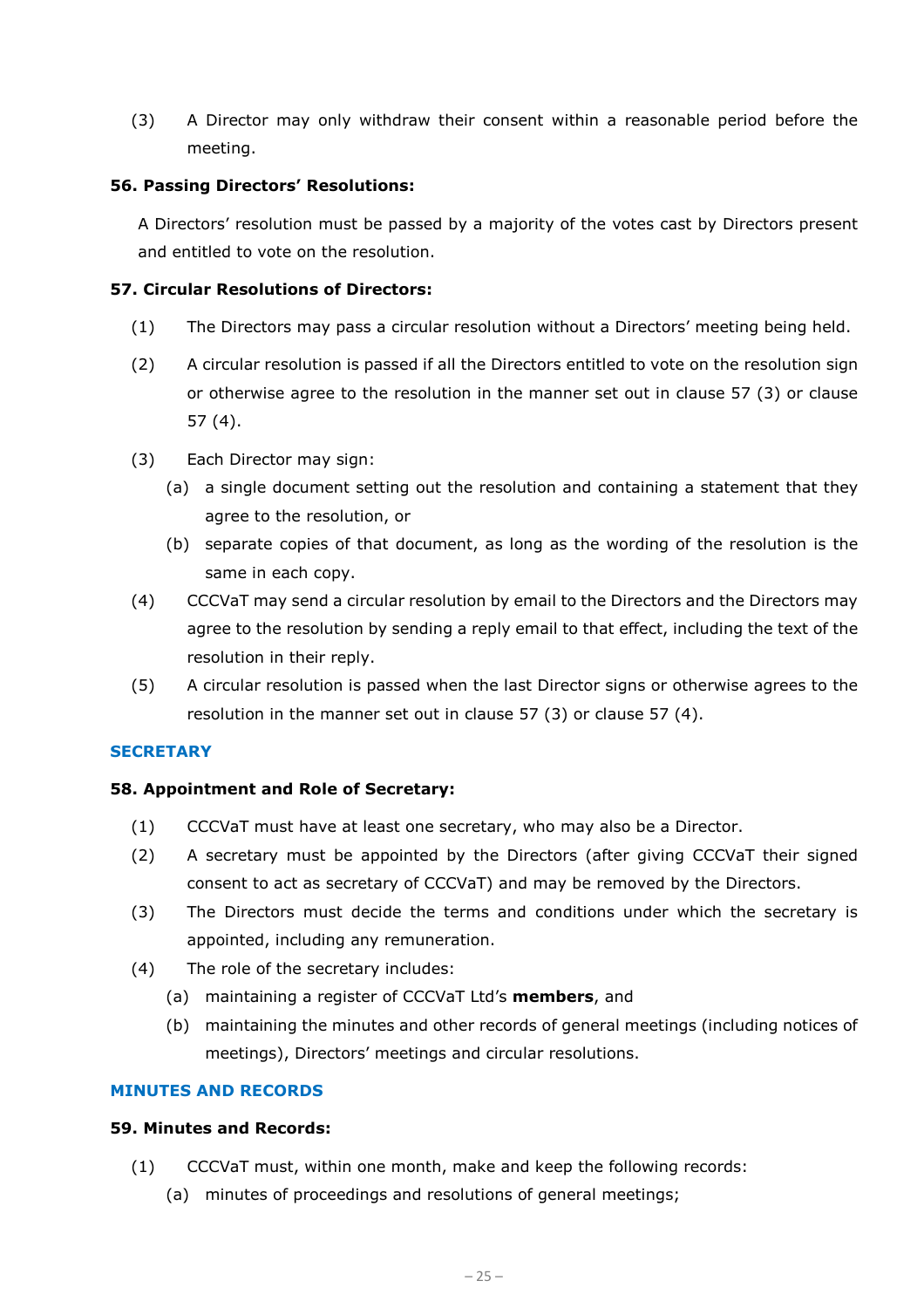- (b) minutes of circular resolutions of **members**;
- (c) a copy of a notice of each general meeting; and
- (d) a copy of a **members'** statement distributed to **members** under clause 33.
- (2) CCCVaT must, within one month, make and keep the following records:
	- (a) minutes of proceedings and resolutions of Directors' meetings (including meetings of any committees); and
	- (b) minutes of circular resolutions of Directors.
- (3) To allow **members** to inspect CCCVaT records:
	- (a) CCCVaT must give a **member** access to the records set out in clause 59 (1); and
	- (b) the Directors may authorise a **member** to inspect other records of CCCVaT, including records referred to in clause 59 (2) and clause 59 (1).
- (4) The Directors must ensure that minutes of a general meeting or a Directors' meeting are signed within a reasonable time after the meeting by:
	- (a) the chairperson of the meeting; or
	- (b) the chairperson of the next meeting.
- (5) The Directors must ensure that minutes of the passing of a circular resolution (of **members** or Directors) are signed by a Director within a reasonable time after the resolution is passed.

## **60. Financial and Related Records:**

- (1) CCCVaT must make and keep written financial records that:
	- (a) correctly record and explain its transactions and financial position and performance; and
	- (b) enable true and fair financial statements to be prepared and to be audited.
- (2) CCCVaT must also keep written records that correctly record its operations.
- (3) CCCVaT must retain its records for at least 7 years.
- (4) The Directors must take reasonable steps to ensure that CCCVaT records are kept safe.
- (5) CCCVaT must provide to the Christian Brethren Trust the following:
	- (a) Management financial statements quarterly.
	- (b) ministry activity reports quarterly.
	- (c) an annual budget to be submitted for approval at least two months prior to the end of financial year.
	- (d) Annual audited financial statements at least 3 weeks prior to the annual general meeting.

#### **BY-LAWS**

#### **61. By-Laws:**

(1) The Directors may pass a resolution to make by-laws to give effect to this constitution.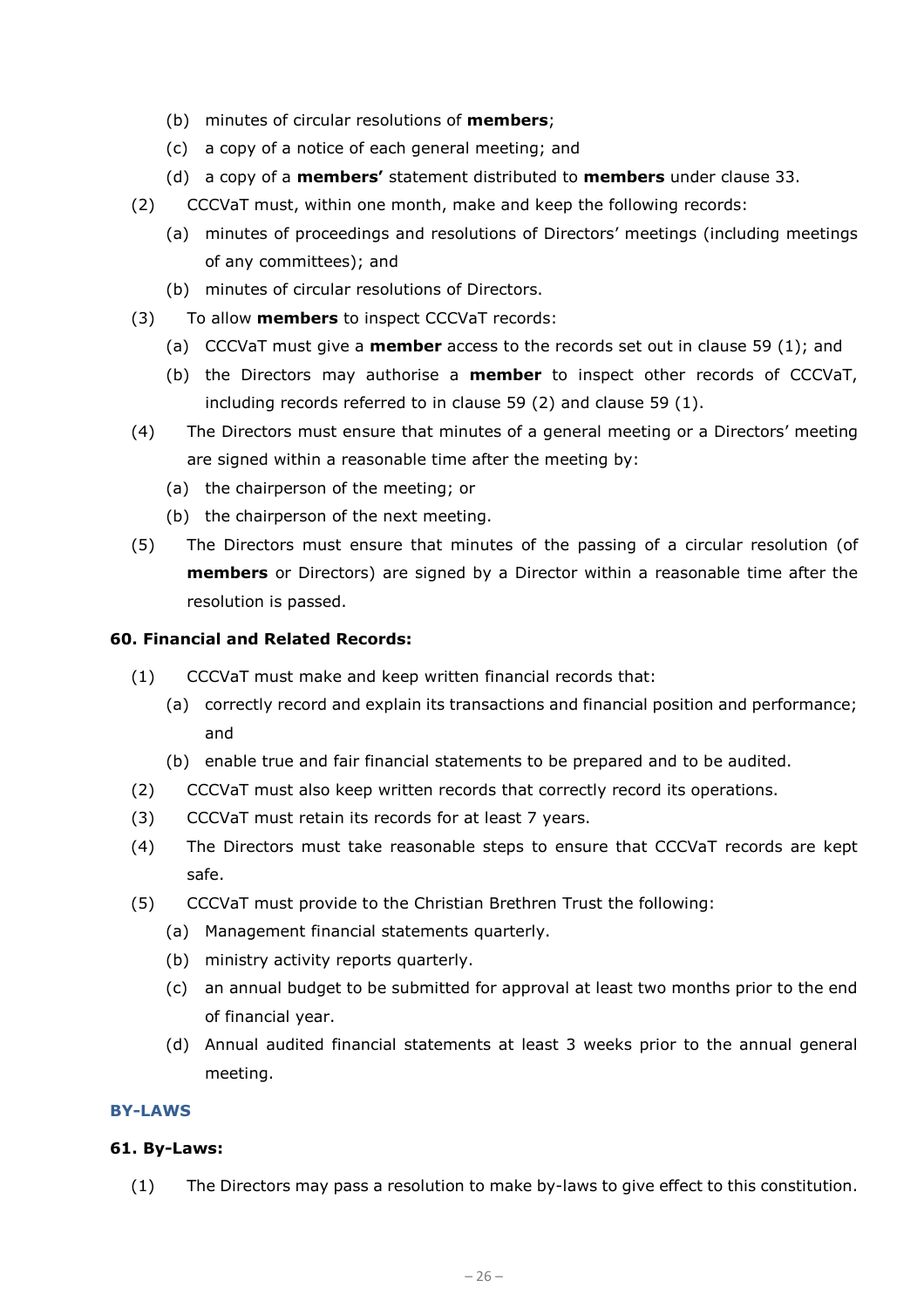(2) **Members** and Directors must comply with by-laws as if they were part of this constitution.

#### **NOTICE**

#### **62. What is Notice:**

- (1) Anything written to or from CCCVaT under any clause in this constitution is written notice and is subject to clauses 63 to 65, unless specified otherwise.
- (2) Clauses 63 to 65 do not apply to a notice of proxy under clause 38 (6).

## **63. Notice to CCCVaT:**

Written notice or any communication under this constitution may be given to CCCVaT**,** the Directors or the secretary by:

- (a) delivering it to CCCVaT' registered office;
- (b) posting it to CCCVaT' registered office or to another address advised by CCCVaT for notice to be provided; or
- (c) sending it to an email address or other electronic address notified by CCCVaT to the **members** as CCCVaT' email address or other electronic address, or

#### **64. Notice to Members:**

- (1) Written notice or any communication under this constitution may be given to a **member**:
	- (a) in person;
	- (b) by posting it to, or leaving it at the address of the **member** in the register of **members** or an alternative address (if any) nominated by the **member** for service of notices;
	- (c) sending it to the email or other electronic address nominated by the **member** as an alternative address for service of notices (if any)
	- (d) if agreed to by the **member**, by notifying the **member** at an email or other electronic address nominated by the **member**, that the notice is available at a specified place or address (including an electronic address).
- (2) If CCCVaT does not have an address for the **member**, CCCVaT is not required to give notice in person.

## **65. When Notice is Taken to be Given:**

A notice:

- (a) delivered in person, or left at the recipient's address, is taken to be given on the day it is delivered;
- (b) sent by post, is taken to be given on the third day after it is posted with the correct payment of postage costs;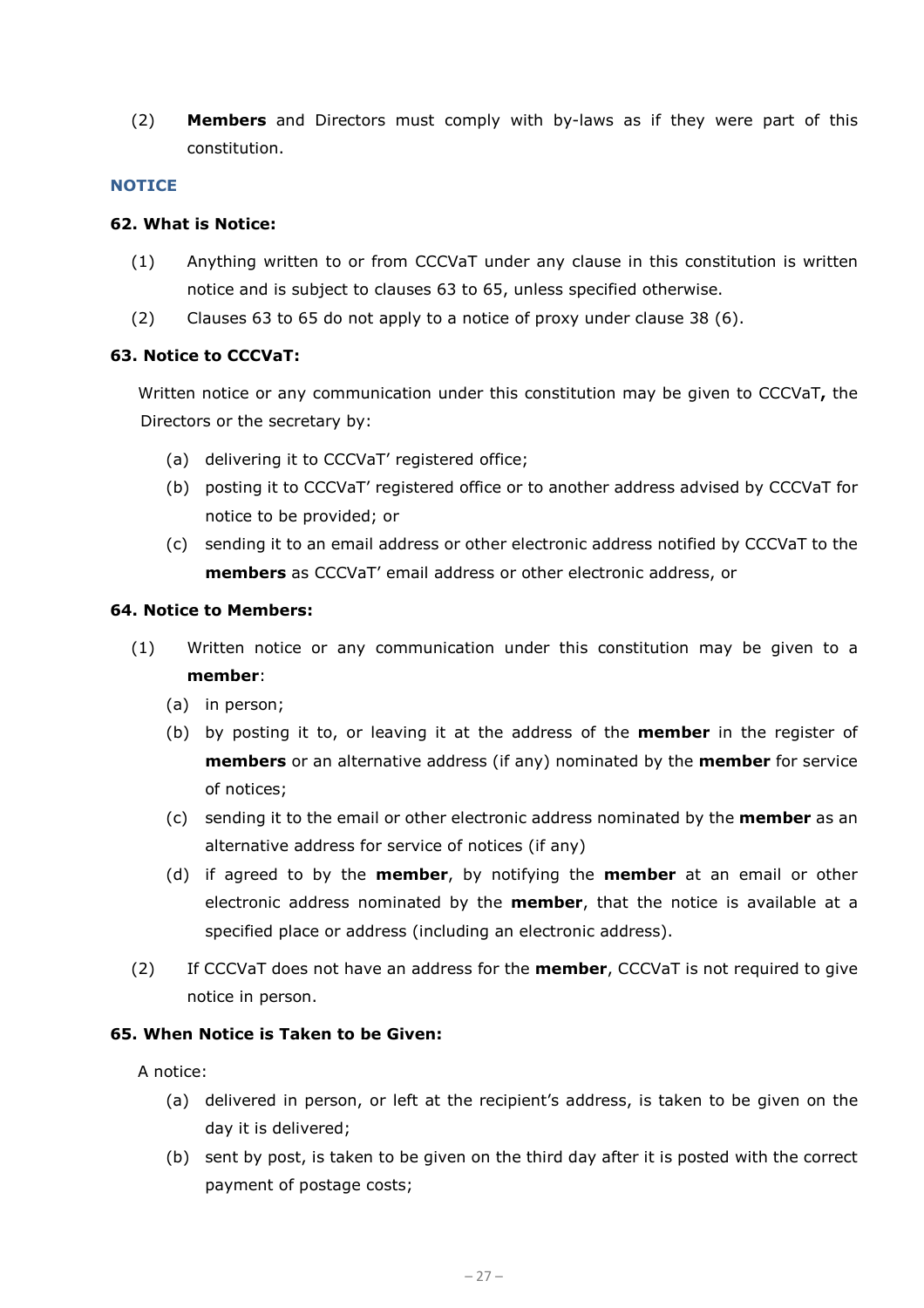- (c) sent by email or other electronic method, is taken to be given on the business day after it is sent; unless notified by the carrier that it was unable to deliver the notification; and
- (d) given under clause  $64 \cdot (1)(d)$  is taken to be given on the business day after the notification that the notice is available is sent.

#### **FINANCIAL MATTERS**

#### **66. Company's financial year:**

CCCVaT Ltd's financial year is from  $1<sup>st</sup>$  of January to  $31<sup>st</sup>$  December unless the Directors pass a resolution to change the financial year.

#### **67.Appointment of auditor:**

- (1) The provisions in this clause 67 shall apply to the Company unless the Company is exempted under the ACNC Act from the requirement to be audited, in which case the **members** will decide whether an auditor will be appointed.
- (2) A registered company auditor must be appointed. No appointment of an auditor shall be effective unless the auditor has first tendered to the Company a signed consent to so act.
- (3) The auditor must not be an officer of the Company.
- (4) The first auditor shall be appointed within 1 month of the registration of the Company by:
	- (a) The Directors; or
	- (b) The **members**.
- (5) The Company must:
	- (a) At its first annual general meeting appoint an auditor; and
	- (b) At each subsequent annual general meeting, if there is a vacancy in the office of auditor, appoint an auditor to fill the vacancy.
- (6) An auditor appointed pursuant to clause 67(5) shall hold office until resignation or removal from office or until the auditor is not capable of acting as auditor for any reason.
- (7) An auditor may be removed by resolution passed at a **members** meeting.
- (8) Where an auditor resigns in accordance with clause 67(6) or is removed in accordance with clause 67(7), the board may appoint another person to be the auditor until the next annual general meeting.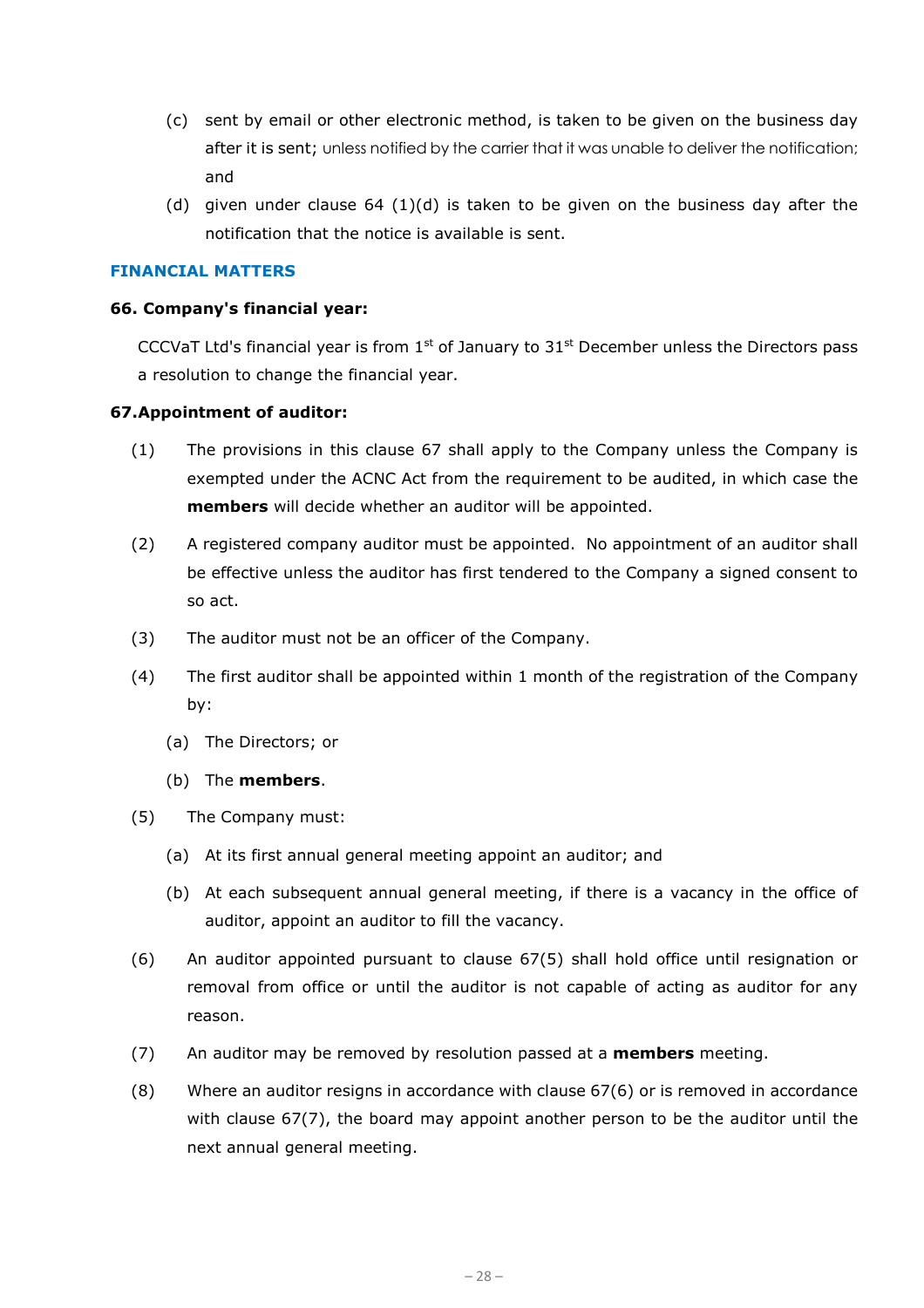#### INDEMNITY, INSURANCE AND ACCESS

#### **68.Indemnity:**

- (1) CCCVaT indemnifies each officer of CCCVaT out of the assets of CCCVaT, to the relevant extent, against all losses and liabilities (including costs, expenses and charges) incurred by that person as an officer of CCCVaT.
- (2) In this clause, 'officer' means a Director or secretary and includes a Director or secretary after they have ceased to hold that office.
- (3) In this clause, 'to the relevant extent' means:
	- (a) to the extent that CCCVaT is not precluded by law (including the Corporations Act) from doing so; and
	- (b) for the amount that the officer is not otherwise entitled to be indemnified and is not actually indemnified by another person (including an insurer under an insurance policy).
- (4) The indemnity is a continuing obligation and is enforceable by an officer even though that person is no longer an officer of CCCVaT.

#### **69.Applicable persons:**

The provisions of clauses 68, 69, 70 and 71 shall apply to applicable persons, which expression shall include:

- (1) Every person who is or has been an officer of the Company, including Directors.
- (2) Every person who is or has been an officer of a related body corporate of the Company.
- (3) If the Directors determine, an employee or former employee of the Company or a related body corporate of the Company.
- (4) If the Directors determine and to the extent permitted under any act of parliament, an auditor or former auditor of the Company or a related body corporate of the Company.

## **70.Insurance:**

- (1) To the extent permitted under the Corporations Act, the Company may pay, or agree to pay, a premium in respect of a contract insuring any one or more applicable persons against any liability incurred by the applicable person provided that the liability does not arise out of conduct involving:
	- (a) A wilful breach of duty in relation to the Company or a related body corporate of the Company; or
	- (b) A contravention of the Corporations Act.
- (2) To the extent permitted under the Corporations Act, the Company may pay, or agree to pay, an applicable person for costs and expenses incurred by that applicable person in defending proceedings, whatever the outcome of the proceedings.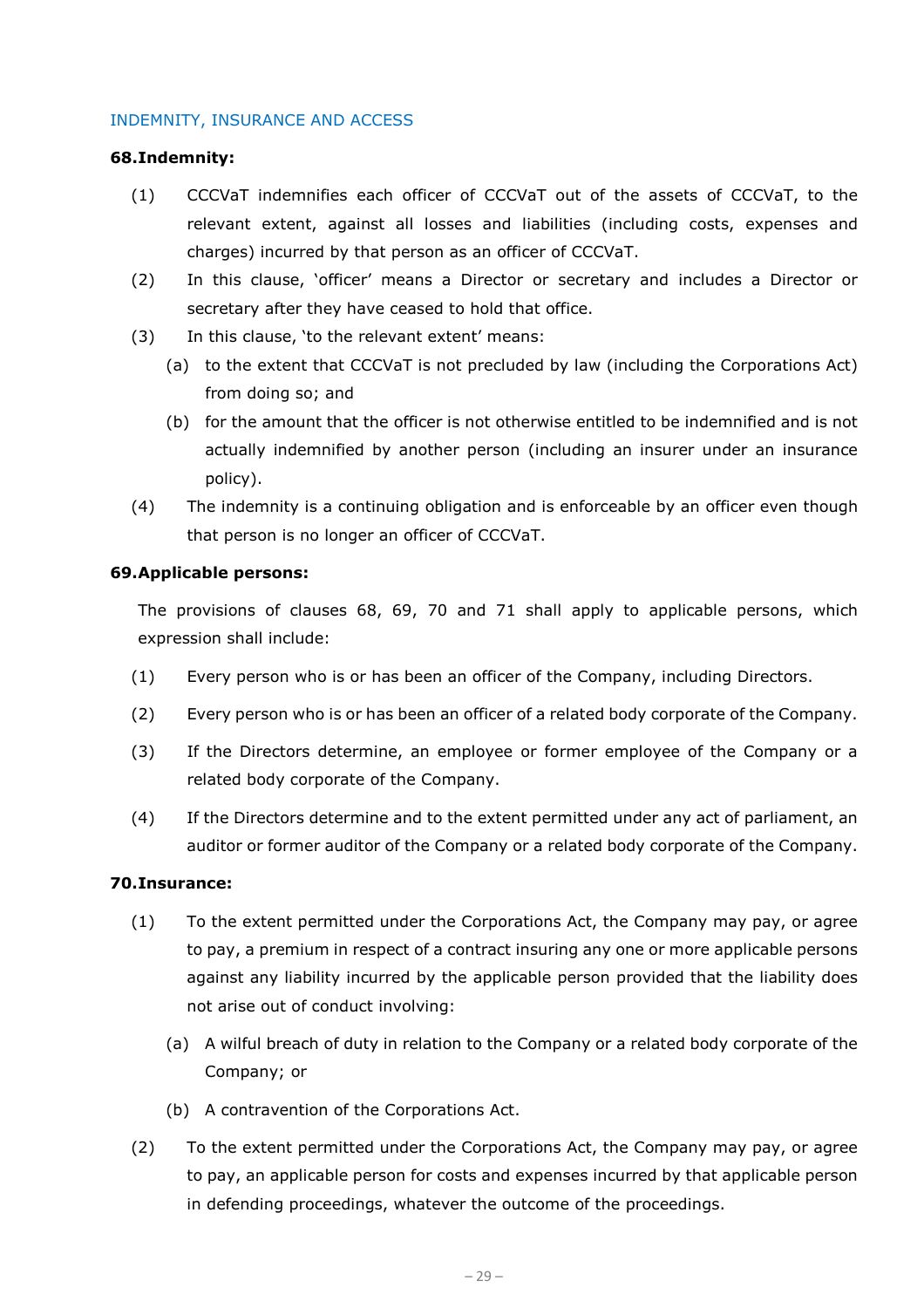## **71. Directors' Access to Documents:**

- (1) A Director has a right of access to the financial records of CCCVaT at all reasonable times.
- (2) If the Directors agree, CCCVaT must give a Director or former Director access to:
	- (a) certain documents, including documents provided for or available to the Directors; and
	- (b) any other documents referred to in those documents.

## **WINDING UP**

## **72. Surplus Assets not to be Distributed to Members:**

If CCCVaT is wound up, any surplus assets must not be distributed to a **member** or a former **member** of CCCVaT.

## **73. Distribution of Surplus Assets:**

- (1) Subject to the Corporations Act and any other applicable Act, and any court order, any surplus assets that remain after CCCVaT is wound up must be distributed to:
	- (a) the Christian Brethren Trust established by the Trust Deed dated 1 August 1921 and the Supplemental Trust Deed executed on 5 February 1962 which deeds are registered in the register of Successory Trusts under the Successory & Charitable Trusts Act 1958 or to such other fund or entity approved by the Christian Brethren Trust with religious charitable purpose(s) similar to, or inclusive of, the purpose(s) in clause [6,](#page-1-0) and
	- (b) which also prohibit the distribution of any surplus assets to its **members** to at least the same extent as CCCVaT.
- (2) The decision as to the surplus assets must be made by a special resolution of **members** at or before the time of winding up. If the **members** do not make this decision, CCCVaT may apply to the Supreme Court to make this decision.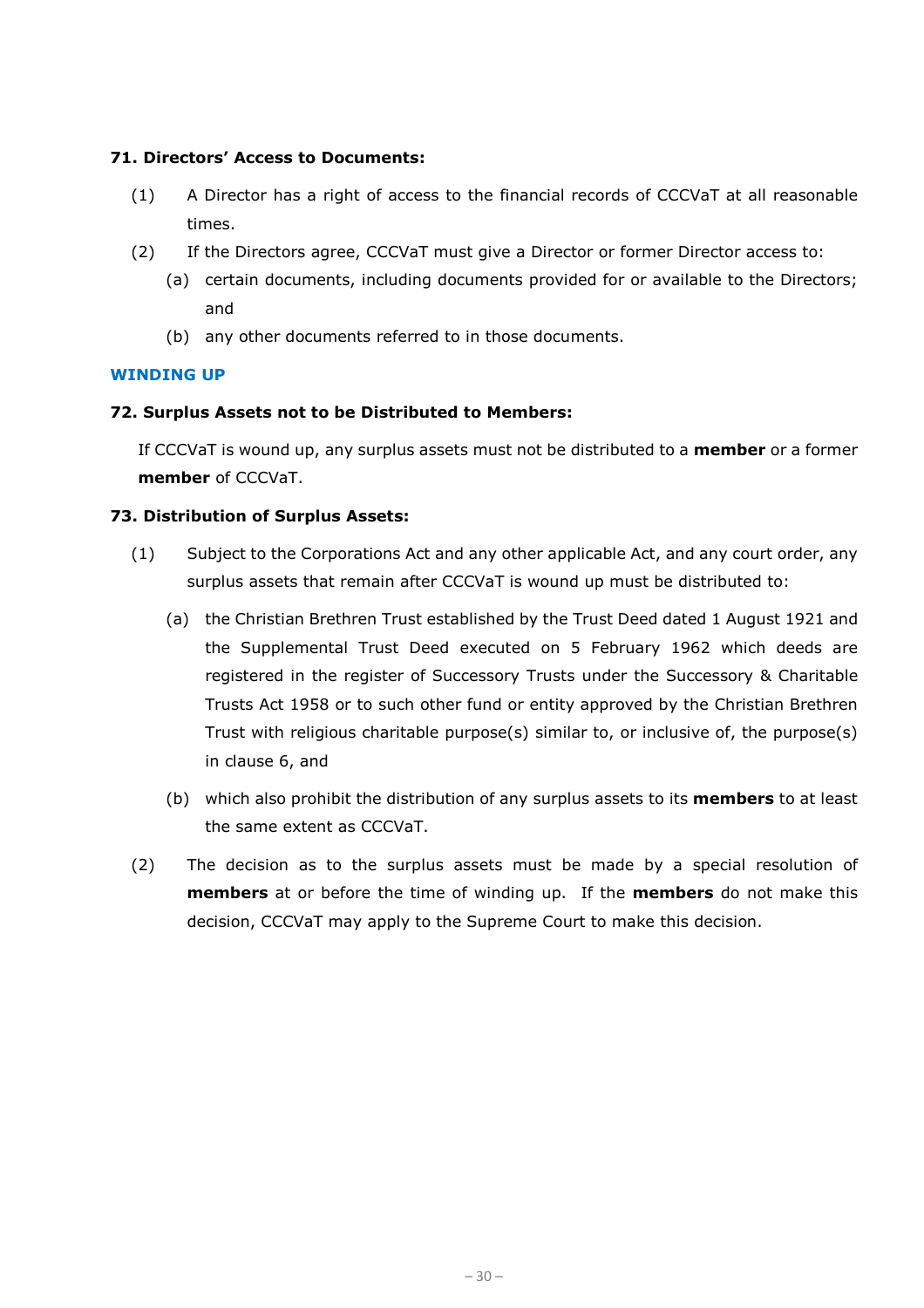# **ANNEXURE 1**

## **Historical Background**

- 1. Since the early twentieth century meetings took place in Victoria from time to time of Elders then leading up to the inauguration of an Association the meeting was called: *The Christian Brethren Co-Ordinating Committee (CBCC)*.
- 2. Between 2000 and 2003 discussions took place at CBCC of how best to achieve the vision of advancing the Gospel of Jesus Christ and be a dynamic and relevant Christian movement, under the Lordship of Christ and the guidance and power of the Holy Spirit.
- 3. To achieve these objectives, in May 2003 Christian Brethren Churches in Victoria formed an unincorporated association to be known as CBFV to replace the CBCC and its functions.
- 4. CBFV's purpose was to enhance the interaction between Christian Brethren churches in Victoria; equipping and resourcing leaders; aid the ministry of churches including providing assistance to help revitalize them; plant new Christian Churches; developing and maintaining guidelines and policies that may be of assistance to churches.
- 5. A name change took place in May 2010 in the light of the imminent formation of a national network of churches which has been incorporated as Christian Community Churches of Australia Limited. The association in Victoria CBRF became CCCV, Christian Community Churches of Victoria. Thereafter the association encouraged churches in Victoria to use the name Christian Community Church when describing themselves. At the 2010 AGM the financial year was changed to the calendar year.
- 6. To reflect inclusion in the association of a number of Christian Community Churches from Tasmania the name changed from CCCV to Christian Community Churches Victoria and Tasmania (CCCVaT) at the 2011 AGM.
- 7. Para-church organisations work alongside and in co-operation with Christian Community Churches of Victoria. The principal para-church organisations of the Christian Community Churches in Victoria include the Christian Brethren Trust, Christian Youth Camps Ltd, Missionary Advisory Council (Vic), CCCVaT Ltd, School Services and Christian Brethren Community Care Ltd. These bodies work in cooperation to support the work of the Christian Community Churches in Victoria – allowing it to flourish and for new ministries to develop.
- 8. Christian Youth Camps Ltd, in conjunction with the Christian Brethren Trust was able to fund the growth and development of CBFV as it was then known and is committed to ongoing support of the current body, CCCVaT.
- **9.** The board of the unincorporated association CCCVaT considers that it is an appropriate time to incorporate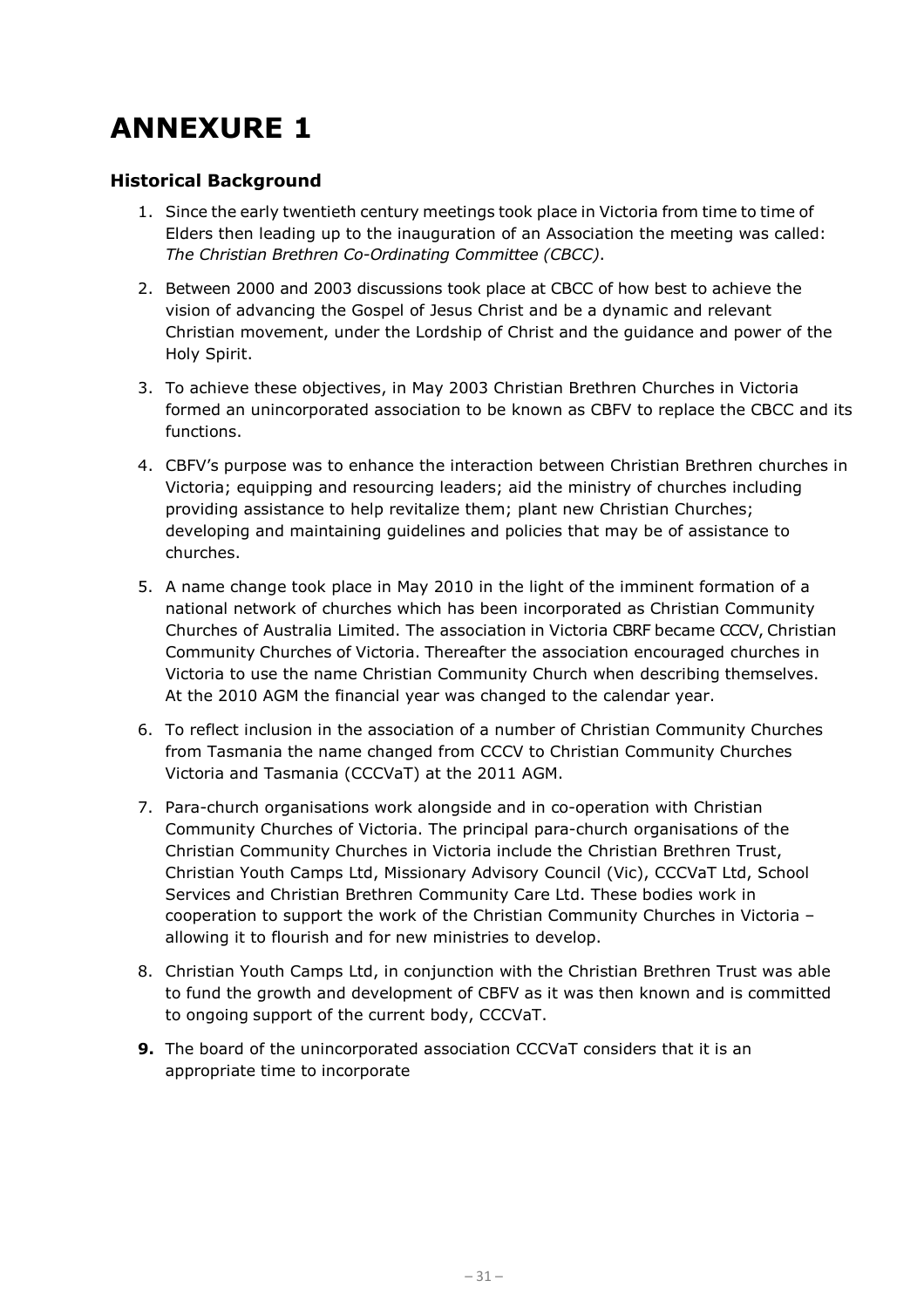## **ANNEXURE 2**

## **Distinctives**

#### **Movement not a denomination**

CCCVaT is a movement of like-minded local churches, predominantly from a Christian Brethren heritage, that have united under a common vision and mission, set of beliefs and core values.

#### **Leadership by influence**

Leadership of CCCVaT is via relationship, trust and influence rather than hierarchical authority and enforced compliance of organizational obligations, liturgy, leadership validation and behavioural expectations.

#### **Autonomy of church affiliates**

We believe in the autonomy and self-governance of the local church, but we affirm and value unity and mutuality across our movement and are committed to support and empower each other to advance God's kingdom and provide opportunity for many others to know and follow Jesus.

#### **Evangelism and discipleship**

We are driven by the Great Commission of Jesus Christ (Matthew 28:18-20). We are committed to take the Gospel of Jesus Christ to all people and to provide a ministry of discipleship for each new believer, so that they will become all that God has designed them to be.

#### **Scripture**

We are committed to the Bible as the foundation and final authority for life and ministry. We encourage all in our movement to study it diligently, apply it daily, and teach its truth to others.

#### **Prayer**

We are committed to prayer as the means by which we communicate with God and He communicates with us. We view prayer as the 'powerhouse' of the Church and essential to effective ministry and mission. We are dedicated to pray for the salvation of the lost, the advancement of God's Kingdom in the world, and for the empowerment of God's Holy Spirit of all in our movement so that they may live by the commands and teachings of Jesus Christ.

#### **Priesthood of all believers**

We celebrate and practice the priesthood of all believers (1 Peter 2:4, 5, 9; Revelation 1:6, 5:10). We believe that through Christ we have been given direct access to God (1 Timothy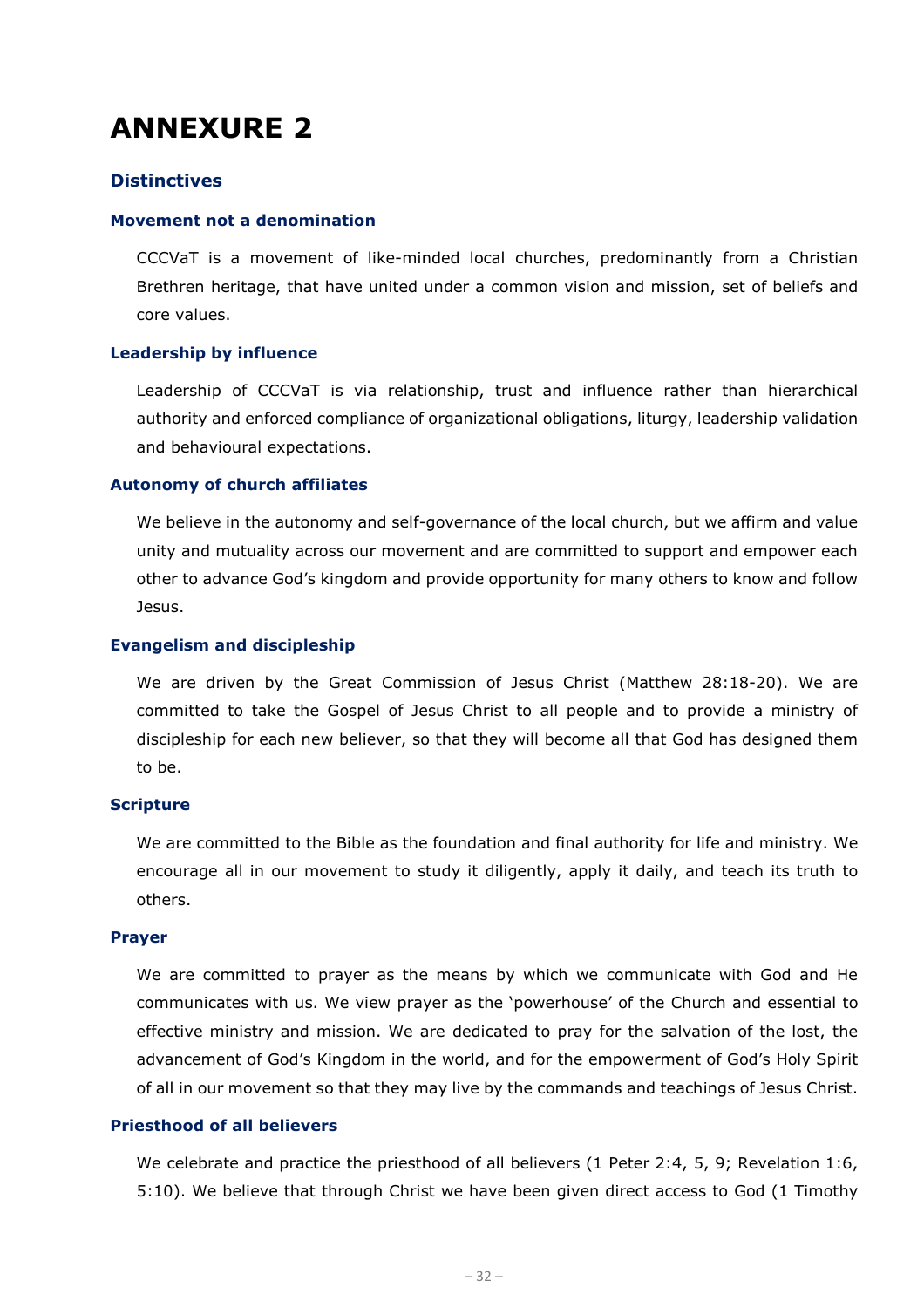2:5), God is equally accessible to all the believers, and every follower of Christ has equal potential and validity to minister for God in all aspects of faith and church, according to the gifts God has given them (Romans 12:3-8 & 1 Corinthians 12:7-13)

#### **Plurality of leadership**

We believe in the plurality of leadership where the local church is led by a defined group of leaders with equal authority, with the pastor being viewed as one among equals.

#### **Ordinances**

We observe two ordinances, full immersion baptism and communion. We practice full immersion baptism as a public declaration and representation of a Christian's spiritual union with Christ in His death, burial and resurrection (Romans 6:3-8). We regularly celebrate communion in our local churches, usually weekly, following Christ's instruction to do this to remember Him (1 Corinthians 11:23-26).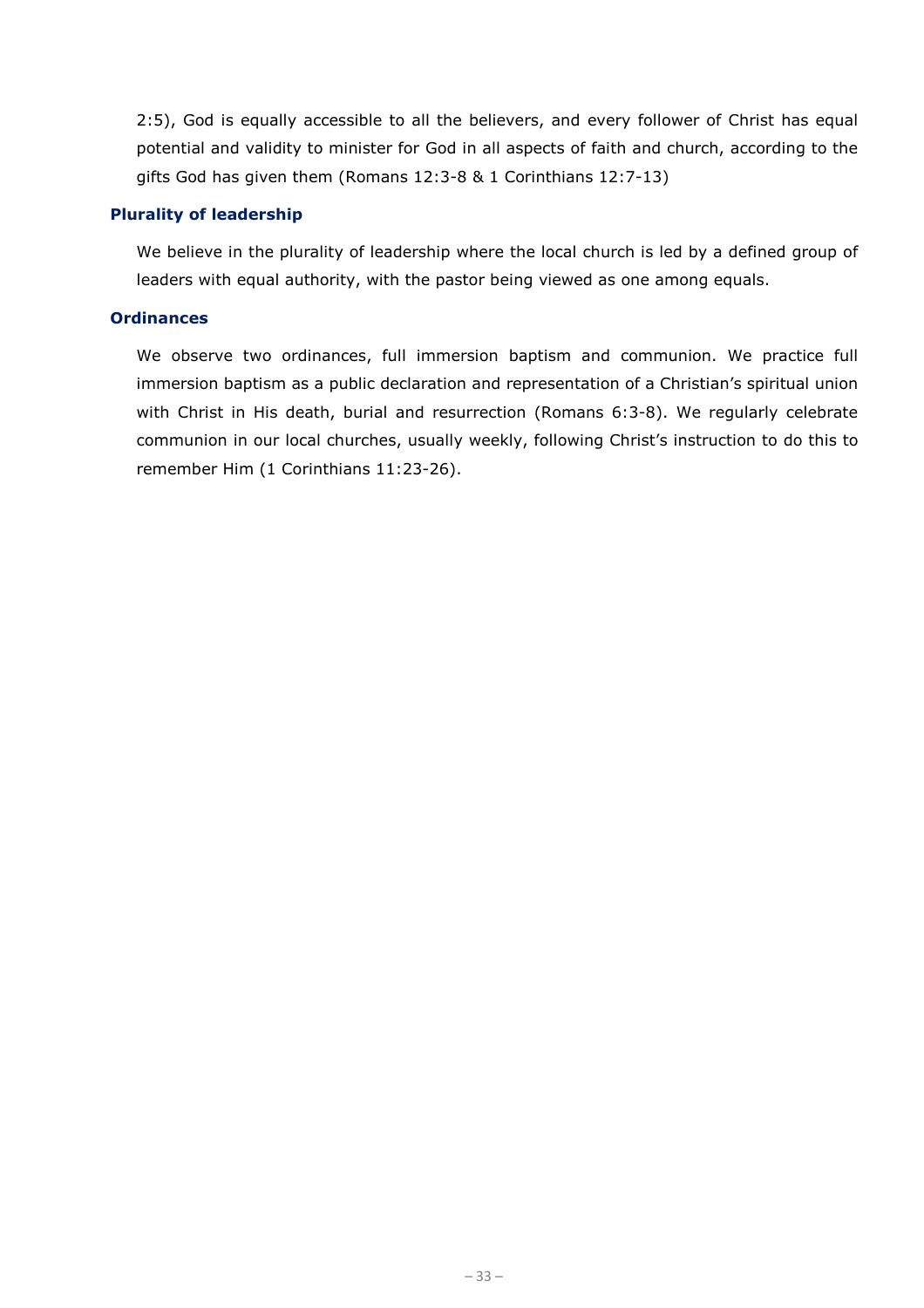# **ANNEXURE 3**

## **Statement of Faith**

CCCVaT, recognizing the authority of God's word has carefully considered and adopted the following Statement of Faith (refer CCCAUST [http://cccaust.org/about-us/statement-of](http://cccaust.org/about-us/statement-of-faith/)[faith/](http://cccaust.org/about-us/statement-of-faith/)). This is to be read in conjunction with the CCCVaT Doctrinal Statement as it provides Bible references undergirding each of the following Statements.

We believe the Bible as originally given by God is divinely inspired, infallible, entirely trustworthy; and is the supreme authority in all matters of faith and conduct, from which we can know that:

- 1. There is one true eternal creator God existing in three Persons: Father, Son and Holy Spirit.
- 2. God created all things, making man and woman in His own image and for relationship with Him.
- 3. Sin entered into the world through human disobedience following rebellion against God.
- 4. The Son, Christ Jesus, was born of a virgin and lived as a sinless man. Christ died to save all people from sin. Christ rose from the grave defeating the power of sin.
- 5. The death and resurrection of Christ brings salvation by grace through faith to those who repent; seek forgiveness; and believe in Him.
- 6. The Holy Spirit, following Jesus' return to His Father in heaven, lives within those who have salvation as a comforter and guide; guaranteeing their eternal hope.
- 7. Those who trust in Jesus as their Lord and Saviour are called to live a transformed life and as such we have the responsibility to:
	- a. Encourage other Christians through meeting together for worship and fellowship;
	- b. Obey the moral directives and practice ethical values taught in the Bible as expressed within the context of their: public and personal life; sexual conduct; heterosexual marriages, (their covenantal relationship of one man and one woman), and their relationships with others;
	- c. Share the good news to all the world;
	- d. Be active in expressing God's love through social justice.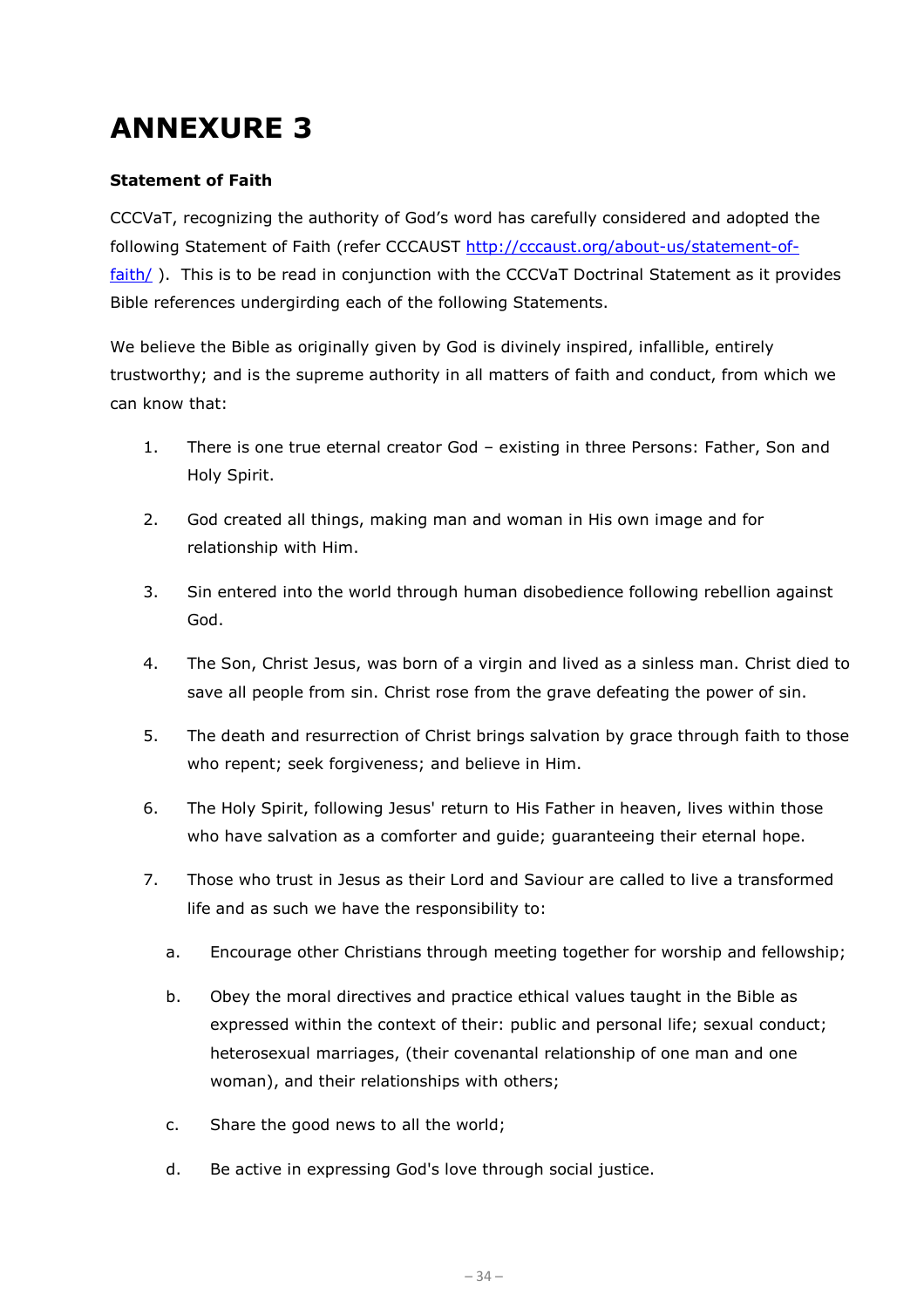- 8. Jesus is the only way to a relationship with God. Those who have received salvation have eternal life as joint heirs with Christ. Those who do not believe in Christ are separated from God for eternity.
- 9. The true universal Church is a spiritual entity composed of all individuals who put their faith in Jesus Christ. God has called individual Christians to meet together as a local, autonomous congregation. The Lord Jesus mandated two ordinances for the church: believer's baptism and the Lord's Supper.
- 10. Christ will return as Lord to the earth and everyone will see him. There will be a new heaven and a new earth.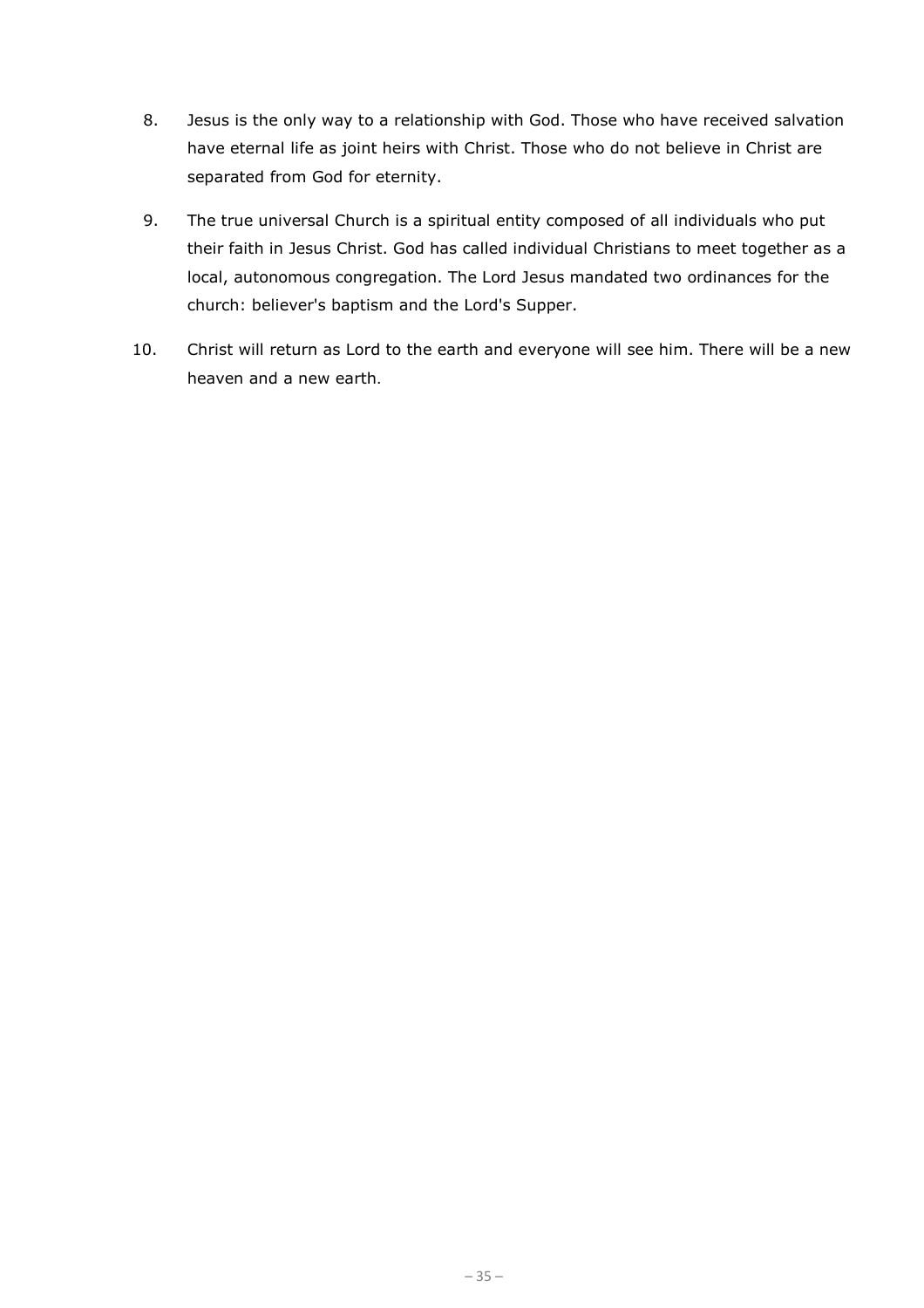## **ANNEXURE 4**

## **'Doctrinal Statement'**

CCCVaT, recognizing the authority of God's word, has carefully considered and adopted the following Doctrinal Statement. These Biblical references in their entirety are an essential component of this Doctrinal Statement as they undergird each of the following Statements.

## **The Godhead**

We believe in one eternal God, Creator of all things, infinitely perfect, eternally existing in three Persons: Father, Son and Holy Spirit (Deut 6:4; Psalm 90:2; 2 Cor 13:14; Matt 28:18- 19).

## **The Bible**

We believe the 66 books of the Bible as originally given by God, are divinely inspired, infallible, entirely trustworthy; and the supreme authority and sufficient in all matters of Christian doctrine, faith and life (2 Tim 3:15-17; 2 Pet 1:20-21; Jude 3).

## **The Person and Work of Christ**

We believe that Jesus Christ is God incarnate, fully God and fully man, one Person in two natures, having been conceived by the Holy Spirit and born of a virgin. Jesus lived a sinless life on earth, died on the cross as the perfect sacrifice for our sins, was buried and rose bodily from the dead. Further, He ascended into heaven, where, at the right hand of the Majesty on High, He is now our High Priest and Advocate (Luke 1:37; John 1:1, 14, 18; Acts 1:9-11; 4:10-12; Rom. 1:4; 3:24-25; 5:8-10; 8:34; 1 Cor. 15:3-4; Eph 1:7; 1 Tim 2:5; Heb 1:3; 4:14-16; 6:19-20; 7:24-25; 9:24; 1 John 2:1-2).

## **The Person and Work of the Holy Spirit**

We believe that the Holy Spirit is co-equal with the Father and the Son. The ministry of the Spirit is to glorify Christ, convict people of sin, righteousness and judgment, regenerate the believing sinner, and at the point of conversion, baptize those who believe into the body of Christ. The Holy Spirit then indwells, guides, instructs, sovereignly gifts Christians for the common good of the church and empowers the believer for Christ-like living and service (John 14:16-17; 16:7-15; Acts 5:3-4; Rom 8:8; 1 Cor 3:16; 6:19; 12:7, 11-13, 18; 2 Cor 13:14; Gal 5:22-23; Eph 1:13-14; 5:18).

## **Angels, Fallen and Unfallen**

We believe that God created spirit beings known as Angels. We believe the Bible teaches that Satan is a personal angelic being, the highest of all angelic creatures. Satan sinned through pride and with him other angels known now as demons joined Satan's rebellion against God. Satan through his revolt became the author of sin. Satan is the open and declared enemy of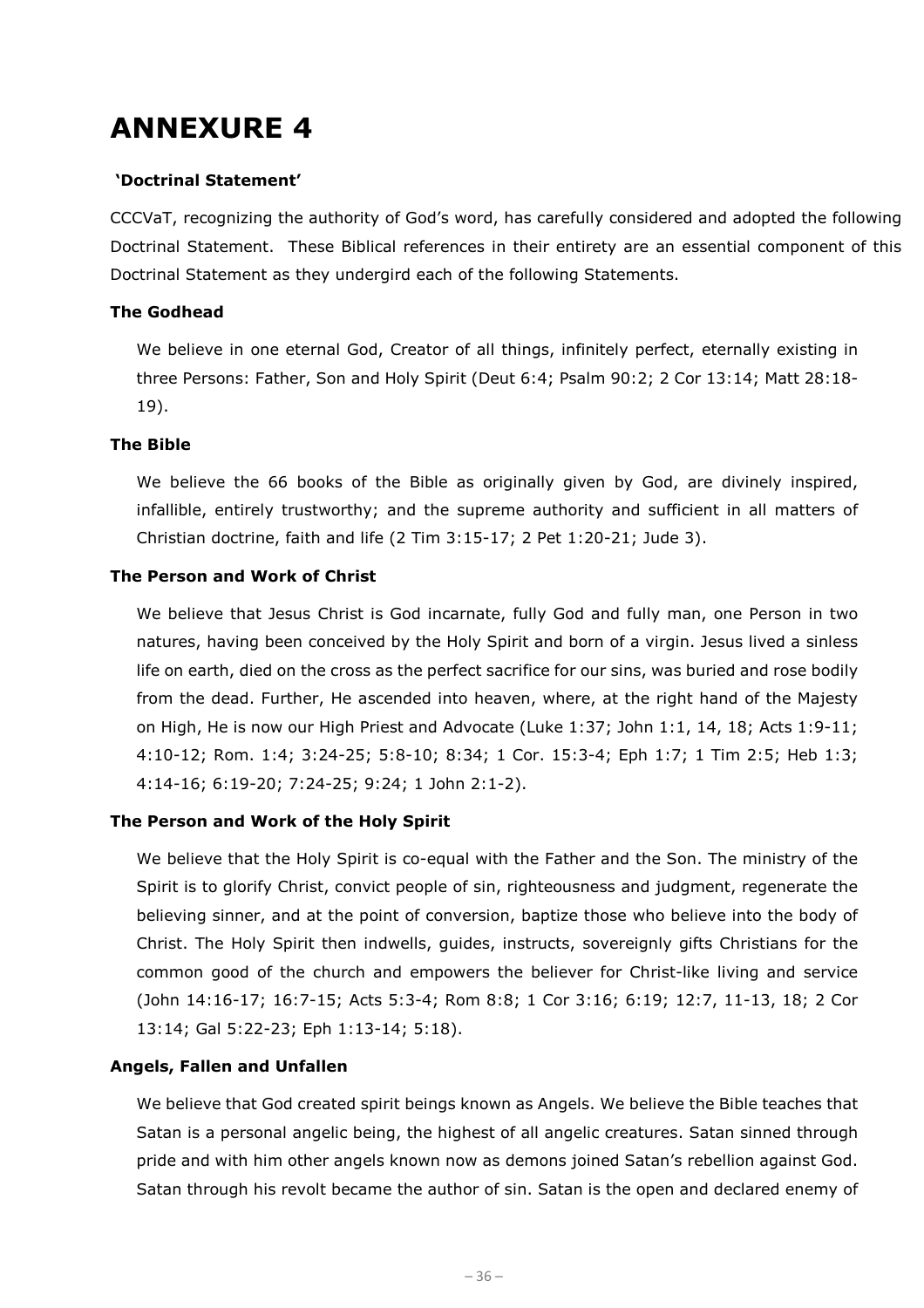God and humankind and he shall be eternally punished in the Lake of Fire (Gen 3:1-19; Isa 14:12-17; Ezek 28:11-19; Matt 4:2-11; 25:41; 2 Pet 2:4; Jude 6; Rev 20:10).

## **Creation and Fall of Humankind**

We believe that humankind was created male and female in the image and likeness of God. The first human beings, Adam and Eve sinned by disobeying a direct command of God, and as a consequence every person is spiritually lost or dead. Each person is born with a sinful nature and needs the miracle of new birth before he/she can enter the Kingdom of God (Gen 1:25-27; 2:15-17; John 3:16-18, 36; 5:24; 10:27-29; Acts 10:43; Tit 3:4-7).

#### **Salvation**

We believe that the Lord Jesus Christ died for the sins of the world. His shed blood and His resurrection provide the only means of eternal salvation, and salvation is offered as a free gift of God. Only through repentance towards God and faith in the Lord Jesus Christ can an individual be forgiven, regenerated by the Holy Spirit, and thus become an eternal child of God (Luke 24:47; John 3:16-18, 36; 5:24; 10:27-29; Acts 10:43; Rom 5:12, 17; Eph 1:7- 8; 2:8-9; Tit 3:4-7; 1 Pet 1:3-5, 13-15).

## **Christian Living**

We believe that our faith in Christ is to result in a godly life style. Christians are to obey the moral directives and practice ethical values taught in the Bible as expressed within the context of their public and personal life. God commands us to love Him supremely and others sacrificially, and to live out our faith with care for one another, compassion toward the poor and justice for the oppressed. In obedience to Christ's commission, we are to make disciples among all people, always bearing witness to the gospel in word and action. (Matt 26:28; Luke 24:47; 1 Cor 6:9-11; Gal 5:19-26; Eph 4:25-5:21; 1 Thess 3:12-13; Jam 1:26-27; 1 John 3:14-18).

## **Morality and Marriage**

Sexual morality as prescribed in the Bible is the standard Christians are called to adopt. We believe that God only sanctifies heterosexual marriages and condemns all sexual misconduct including: adultery, evil desires, fornication, homosexuality, lust, orgies and a wide range of other specific sexual sins (Gen 1:25-27; Matt 5:27-28; 19:3-6; Rom 1:24-28; 1 Cor 6:9-10; Gal 5:19-21; Col 3:5; 1 Thess 4:1-8; Heb 13:4; 1 Tim 1:10; Jude 7).

#### **The Church**

We believe the true universal Church is a spiritual entity composed of all individuals who have genuinely repented of their sin, who through saving faith in Jesus Christ have been forgiven, regenerated by the Holy Spirit, and are united together in the Body of Christ of which Christ is Head. We believe that only those who are thus members of the true Church shall be eligible for membership in the local church.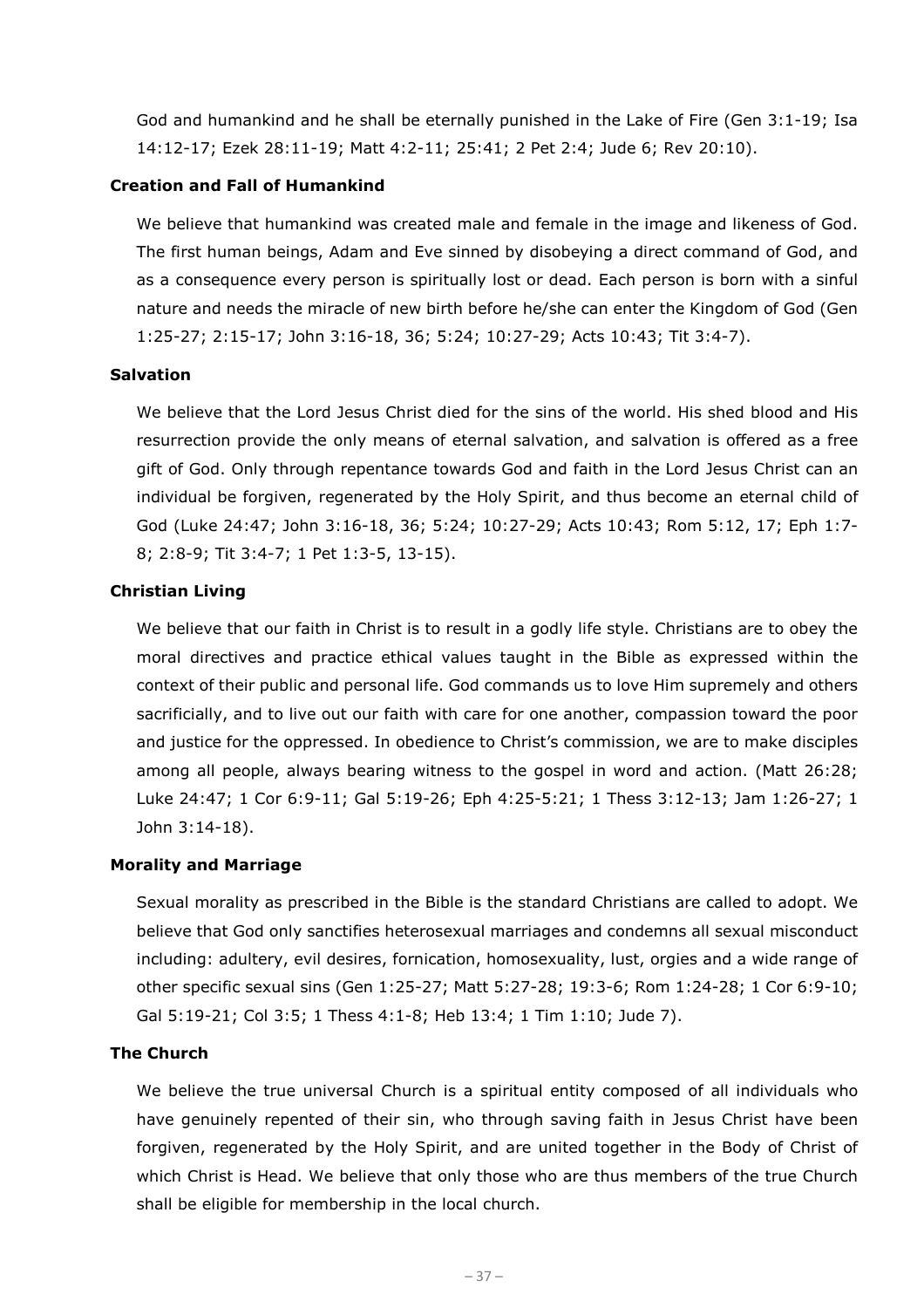We believe God has called individual Christians to meet together as a local, autonomous congregation. These local churches are to be bases of evangelistic outreach, submit to Christ as Lord and Head of the Church, be guided by a recognized group of elders, acknowledge a gifted ministry, baptize converts, join together for prayer, worship, teaching, exhortation, fellowship, and the breaking of bread, and take up offerings in order to support those who minister the Word of God, preach the Gospel, have financial or special needs and to support mission (Acts 2:42-47; 11:27-30; 12:45; 20:7,17-38; 1 Cor 8:1-14; 12:1-28; 2 Cor 8:1- 9:15; Rom 12:1-16; Eph 1:22-23; 4:11-16; Phil 1:1; 4:15-18; Tit 1:5; 1 Pet 5:1-4).

We believe that the establishment and continuity of local churches is clearly taught and defined in the New Testament Scriptures and that the members of the one scriptural Church are directed to associate themselves together in local assemblies. We teach that it is scriptural for true churches to cooperate with each other for the presentation and propagation of the faith. (Acts 14:23, 27; 15:19-31; 20:17,28; 1 Cor. 5:4-7, 13; 11:18-20;Gal. 1:2; Phil. 1:1; 1 Thess. 1:1; 2 Thess. 1:1; Heb. 10:25).

#### **Ordinances of the Church**

We believe the Lord Jesus mandated two ordinances, the believer's baptism by immersion and the Lord's Supper, which visibly and tangibly express the gospel. Though they are not the means of salvation, when celebrated by the church in genuine faith, these ordinances confirm and nourish the believer.

Believer's baptism is to follow personal repentance towards God and faith in the Lord Jesus Christ as Lord and Savior. Such baptism is an acted parable of a Christian's death, burial and resurrection with Christ. It is an outward sign of an inward divine work (Matt 28:19-20; Acts 8:12, 35-39; 16:31-33; Rom 6:3-4; 10:9-10; Col 2:12; 1 Pet 3:21).

The Lord's Supper is also called in the Bible, the Breaking of Bread, or the Communion. Communion is a time of worship, a celebration of the redemptive activity of God through Christ. It is a remembrance of Christ, a proclamation of His death, and a meal anticipating of the Return of Christ (Matt 26:26-29; Mark 14:22-24; Luke 22:15-20; Acts 2:42; 20:7; 1 Cor 10:16-17; 11:17-33).

#### **The Second Coming of Jesus Christ**

We believe in the personal return of the Lord Jesus Christ for His Church and the establishing of His Kingdom on earth. This coming is to be expected at any time and, as our blessed hope, motivates the Christian to godly living, sacrificial service and energetic mission (Dan 9:27; John 14:1-3; 1 Cor 15:51-52; Phil 3:20; 1 Thess 4:13-18; Rev 6:1-19:21; 20:1-3).

#### **The Resurrection of the Believer and Unbeliever**